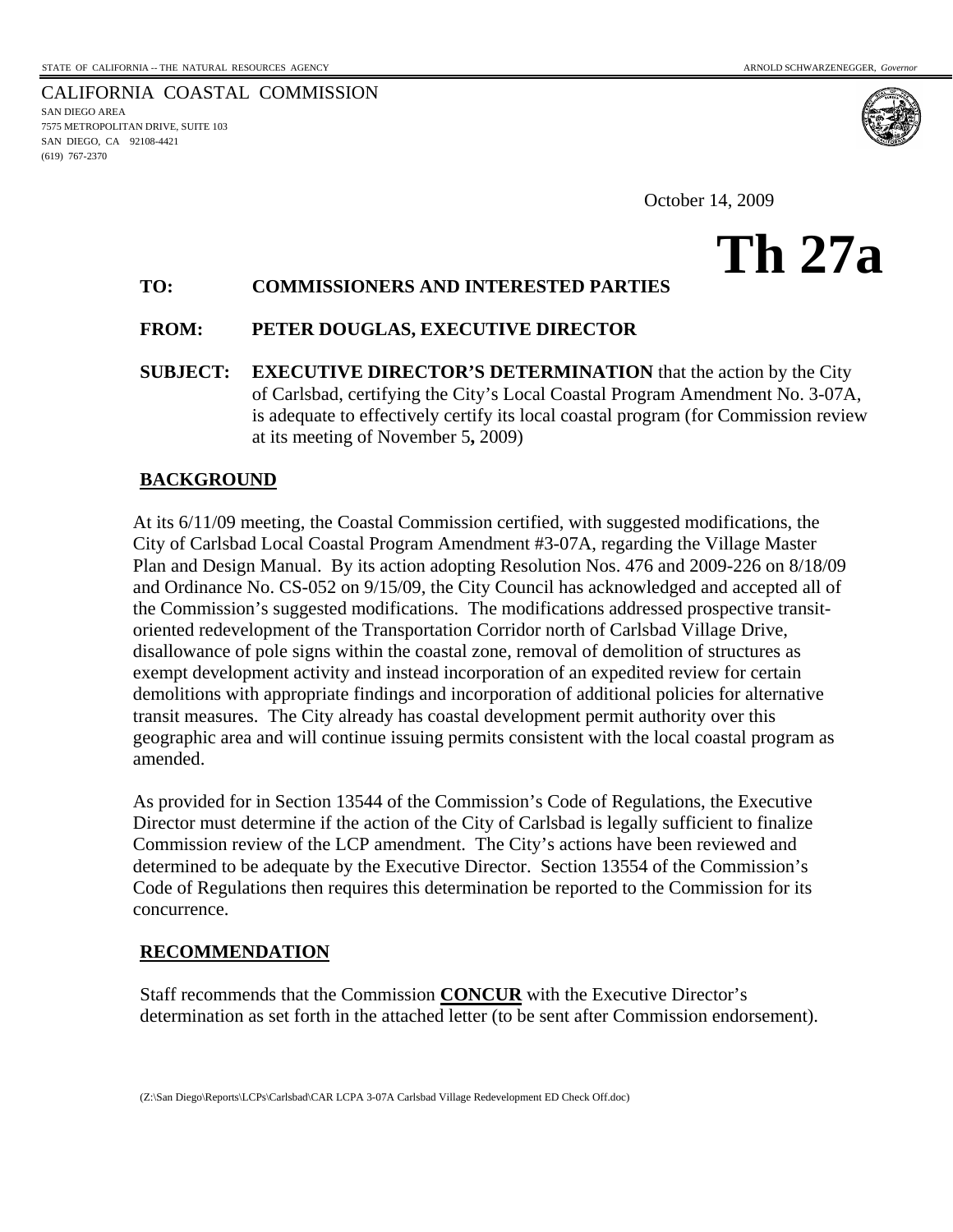CALIFORNIA COASTAL COMMISSION SAN DIEGO AREA 7575 METROPOLITAN DRIVE, SUITE 103 SAN DIEGO, CA 92108-4402 (619) 767-2370

November 6, 2009

Mayor Claude A. Lewis City of Carlsbad – Office of the Mayor 1635 Faraday Avenue Carlsbad, CA 92008-7314

## RE: Certification of the City of Carlsbad Local Coastal Program Amendment No. 3-07A (Village Master Plan and Design Manual)

Dear Mayor Lewis:

The California Coastal Commission has reviewed the City's Resolution Nos. 476 and 2009- 226 on 8/18/09 and Ordinance No. CS-052 together with the Commission's action of June 11, 2009 certifying City of Carlsbad Local Coastal Program Amendment #3-07A pertaining to the Village Master Plan and Design Manual. In accordance with Section 13544 of the Commission's Code of Regulations, I have made the determination that the City's actions are legally adequate, and the Commission has concurred at its meeting of November 5, 2009.

By its actions on August 18, 2009 and September 15, 2009, the City has formally acknowledged and accepted the Commission's certification of the Local Coastal Program Amendment including all suggested modifications. The modifications addressed prospective transit-oriented redevelopment of the Transportation Corridor north of Carlsbad Village Drive, disallowance of pole signs within the coastal zone, removal of demolition of structures as exempt development activity and instead incorporation of an expedited review for certain demolitions with appropriate findings and incorporation of additional policies for alternative transit measures. The City is already issuing coastal development permits in conformance with the certified local coastal program for this area.

In conclusion, I would like to congratulate you and all other elected or appointed officials, staff and concerned citizens for continuing to work towards full implementation of the Coastal Act. We remain available to assist you and your staff in any way possible as you continue to develop and implement the City's local coastal program.

Sincerely,

 Peter Douglas Executive Director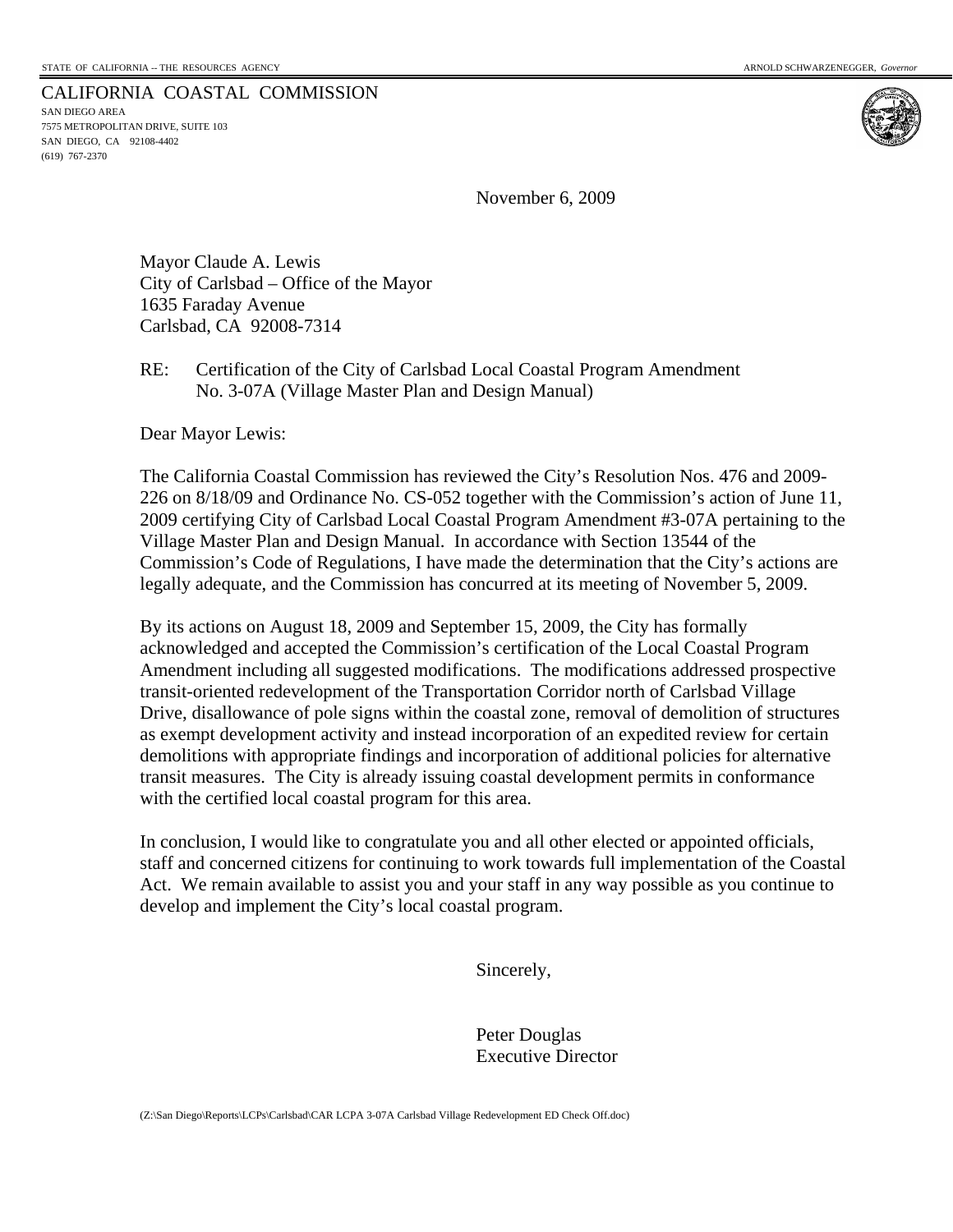|                | bistù                                                                                                                          |
|----------------|--------------------------------------------------------------------------------------------------------------------------------|
|                | $\mathsf{SEP}$ $_{\mathsf{S}}$ $_{\mathsf{R}}$ 2009                                                                            |
| l              | <b>CAUPORTA</b><br><b>HOUSING AND REDEVELOPMENT COMMISSION RESOLUTION NO.</b><br>COMMISSION<br><b>SAN DIEGO COAST DISTRICT</b> |
| $\overline{c}$ | <b>RESOLUTION</b><br>OF<br><b>THE</b><br><b>HOUSING</b><br><b>AND</b><br>A                                                     |
| 3              | REDEVELOPMENT COMMISSION OF THE CITY OF<br>CARLSBAD, CALIFORNIA, TO APPROVE AMENDMENTS                                         |
| 4              | TO THE CARLSBAD VILLAGE MASTER PLAN AND<br>TO ACCEPT THE<br><b>DESIGN</b><br><b>MANUAL</b><br><b>CALIFORNIA</b>                |
| 5              | COASTAL<br>COMMISSION'S SUGGESTED<br><b>MODIFICA-</b><br>TIONS FOR CERTIFICATION PURPOSES.                                     |
| 6              | <b>CASE NO:</b><br>LCPA95-10x1                                                                                                 |
| 7              | WHEREAS, on November 21, 2007, the Housing and Redevelopment                                                                   |
| 8              | Commission approved various actions to amend the Village Master Plan and Design                                                |
| 9              | Manual to correct or clarify implementing policies and to amend one or more                                                    |
| 10             | development standards;                                                                                                         |
| 11             | WHEREAS, on or about December 5, 2007, the City of Carlsbad took action to                                                     |
| 12<br>13       | submit an application for an amendment to the Local Coastal Program for the Village                                            |
| 14             | Redevelopment Segment of the Carlsbad Local Coastal Program (and for all properties                                            |
| 15             | located within the Village Redevelopment Project Area) with the California Coastal                                             |
| 16             | Commission, including review, approval and certification of the Village Master Plan and                                        |
| 17             | Design Manual; and                                                                                                             |
| 18             | WHEREAS, said verified application was reviewed by the California Coastal                                                      |
| 19             | Commission and approved, with suggested modifications; and                                                                     |
| 20             | WHEREAS, the California Coastal Commission has forwarded and the City of                                                       |
| 21             | Carlsbad acknowledges receipt of the Commission's resolution of certification, including                                       |
| 22             | suggested modifications; and                                                                                                   |
| 23<br>24       | WHEREAS, the Housing and Redevelopment Commission hereby accepts and                                                           |
| 25             | agrees to said suggested modifications to the Village Master Plan and Design Manual                                            |
| 26             | as suggested by the California Coastal Commission; and                                                                         |
| 27             | $^{\prime\prime}$                                                                                                              |
| 28             |                                                                                                                                |
|                | Lf                                                                                                                             |

 $\sim$ 

 $\label{eq:1} \frac{1}{\left\| \left( \frac{1}{\sqrt{2}} \right)^2 \left( \frac{1}{\sqrt{2}} \right)^2} \right\|_{\mathcal{H}^1} = \frac{1}{\sqrt{2}} \left( \frac{1}{\sqrt{2}} \right)^2 \left( \frac{1}{\sqrt{2}} \right)^2.$ 

 $\sim$   $\sim$   $\sim$   $\sim$   $\sim$   $\sim$   $\sim$ 

 $\mathcal{L}_{\text{max}}$  and  $\mathcal{L}_{\text{max}}$  are the sequence of  $\mathcal{L}_{\text{max}}$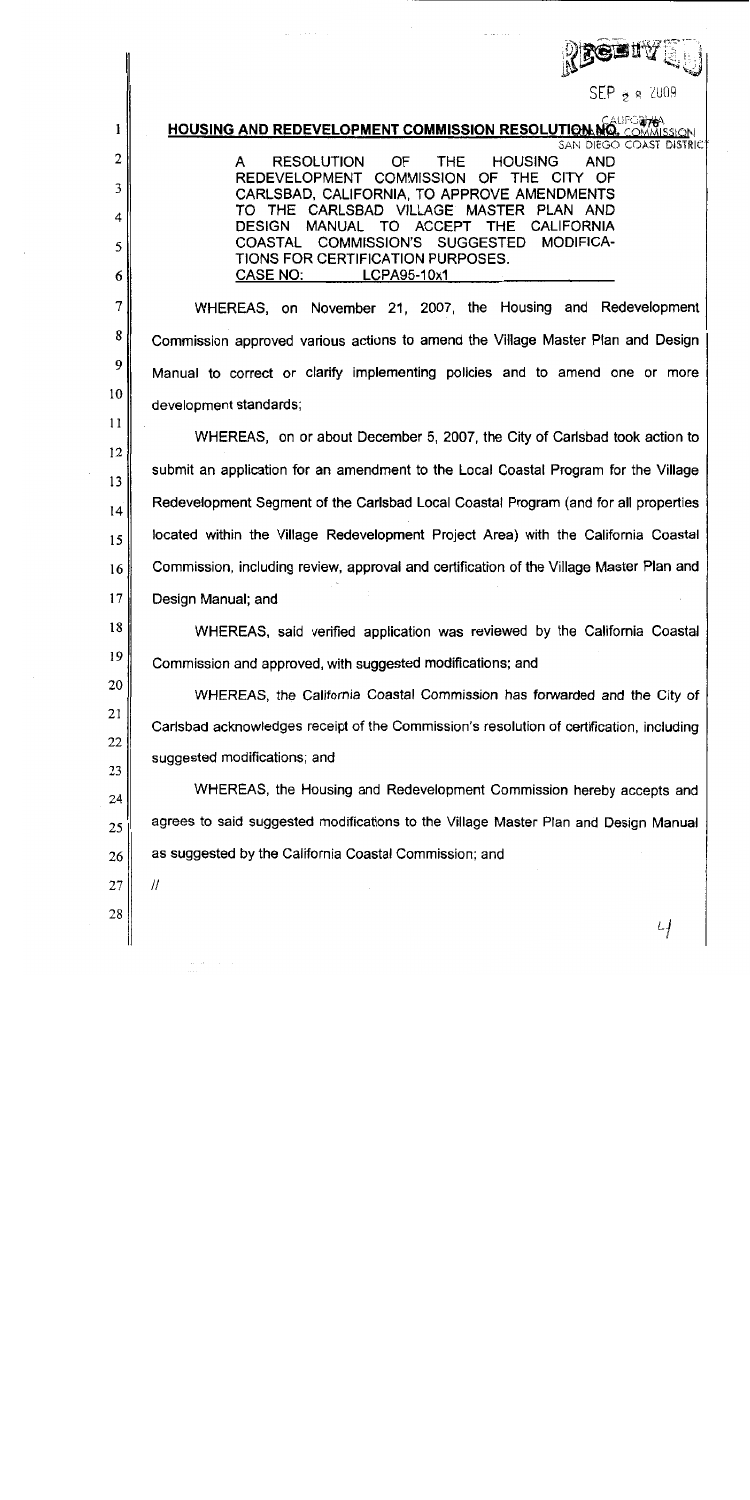WHEREAS, the Housing and Redevelopment Commission, together with the City Council, held a public hearing to hear and consider all testimony and arguments, if any, of all persons desiring to be heard on said modifications and the Commission considered all factors relating to said modifications to the Village Master Plan and Design Manual.

NOW, THEREFORE, BE IT RESOLVED by the Housing and Redevelopment Commission of the City of Carlsbad, California, as follows:

 $1)$ That the above recitations are true and correct.

1

2

3

4

5

6

7

8

9

10

11

12

13

 $14$ 

15

16

17

18

19

20

28

 $2)$ That this approved resolution shall serve as the record of formal action taken by the Housing and Redevelopment Commission to approve the modifications to the Village Master Plan and Design Manual as suggested by the California Coastal Commission in their resolution of certification dated July 23, 2009.

3) The Village Master Plan and Design Manual is hereby amended to read as set forth in Exhibit 4, which is incorporated hereby by reference, and summarized as follows:

a) Sign Section (Page 5-2) shall be revised to prohibit pole signs within the Coastal Zone of the Village Segment of the Carlsbad Local Coastal Program.

21 b) Permit Types (Page 7-2) shall be revised to indicate that the demolition of 22 any building and/or other improvement within the Coastal Zone of the 23 Village Area shall require approval of an Administrative Redevelopment 24 (or Review) Permit, provided that said demolition has no potential to 25 create an adverse impact on coastal resources or public access to the 26 coast and does not include any overnight accommodations. 27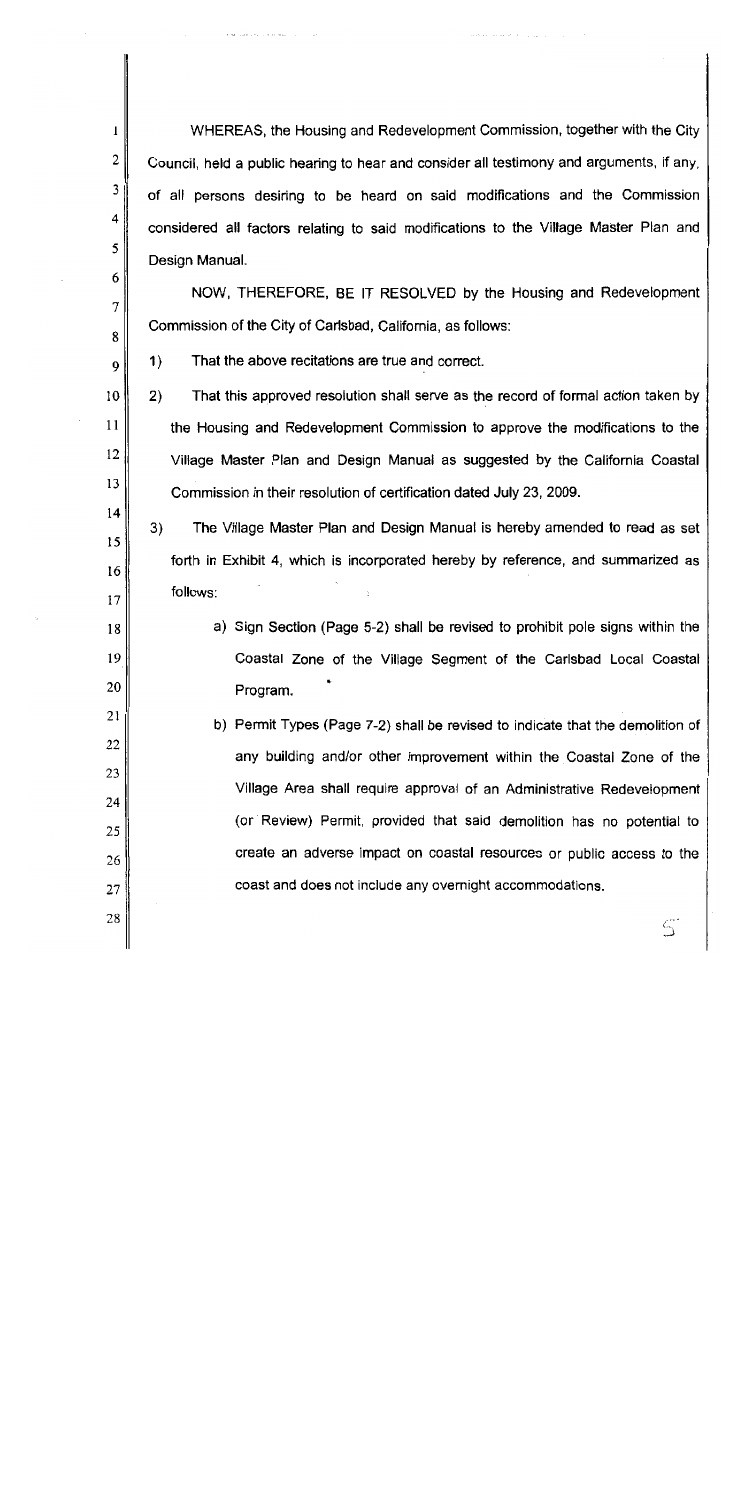| c) Transportation Section (Page 9-3) shall be revised to add a policy which   |
|-------------------------------------------------------------------------------|
| requires the City to actively encourage convenient alternatives to            |
| automobile use throughout the Village by implementing the following           |
| measures: 1) The City shall encourage transit operators to provide low-       |
| cost transit services to beaches and visitor-serving areas, and to provide    |
| transit service within walking distance of higher density residential areas   |
| within the City; and 2) The City shall support higher density and mixed use   |
| development within walking distance of the transit station; and 3) In order   |
| to minimize energy consumption and vehicle miles traveled and provide         |
| substitute means of serving development with public transportation,           |
| coastal development permit approvals for new development within the           |
| Coastal Zone shall require developers/employers to provide incentives for     |
| alternate transit use such as providing employee transit passes or            |
| subsidies, ridesharing programs, preferred parking for carpooling and on-     |
| site facilities. .                                                            |
| d) Amend the land use section (Page 2-32) to acknowledge that the primary     |
| use of the Transportation Corridor shall be for transportation facilities and |

 $\mathbf{1}$ 

 $\overline{2}$ 

 $\overline{4}$ 

 $\overline{7}$ 

improvements that provide rail and transit services, and support facilities and allow the same permitted, provisional and accessory land uses in Districts 1 and 4 to also be allowed within the Transportation Corridor, on properties north of Carlsbad Village Drive only, with the additional requirements for discretionary permits to be approved/issued by the City of Carlsbad together with stated findings to ensure there remains adequate land for transit-related facilities. The findings shall be as follows: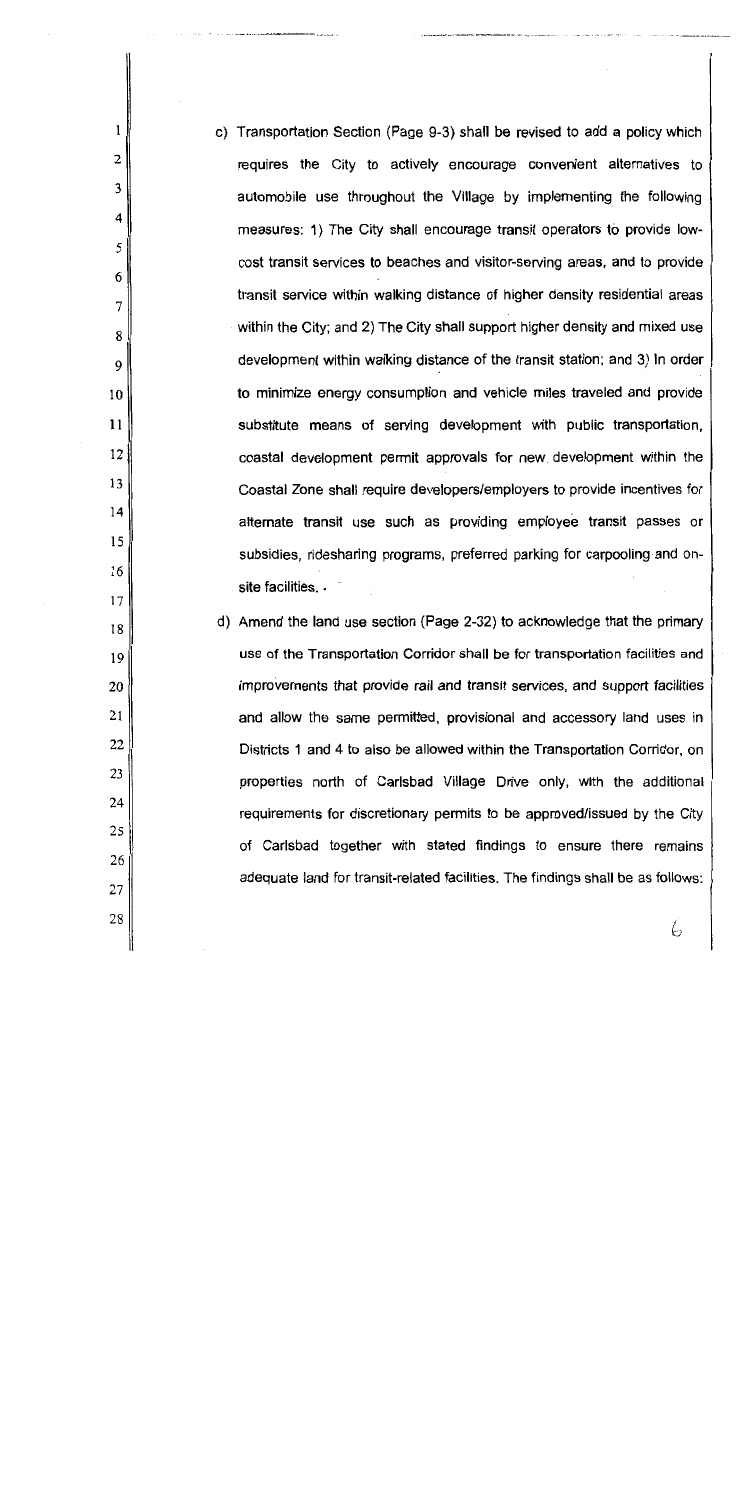1) The NCTD Board, or other appropriate transit agency, has declared the site of the proposed development to be surplus or excess right-of-way and not required for the purposes of construction and/or providing transit facilities, services or amenities and determined that a transit-oriented development is appropriate for said site; and 2) The development is consistent with the goals and objectives of the Village Master Plan and Design Manual, including the standards and policies related to transit and the use of alternate transit facilities/services and public access; and 3) The development complies with the land use plan and development standards set forth within the Village Master Plan and Design Manual for the respective land use district; and 4) The development shall incorporate and/or demonstrate support, including, but not limited to, parking, to the transit uses desired as priority uses within the Transportation Corridor.

 $4)$ The Housing and Redevelopment Director is hereby authorized to submit the revised documents and this resolution of approval to the California Coastal Commission, on behalf of the City of Carlsbad, in order to obtain final certification of the amended Village Master Plan and Design Manual and related implementing ordinance by the California Coastal Commission.

 $\frac{I}{I}$ 

27 28

1

 $\overline{2}$ 

3

4

5

6

7

8

9

 $10$ 

 $11$ 

12

13

 $14$ 

15

16

 $17$ 

18

19

20

21

22

23

24

25

26

 $^{\prime\prime}$ 

 $\mathcal{H}$ 

 $\mathcal{H}$ 

11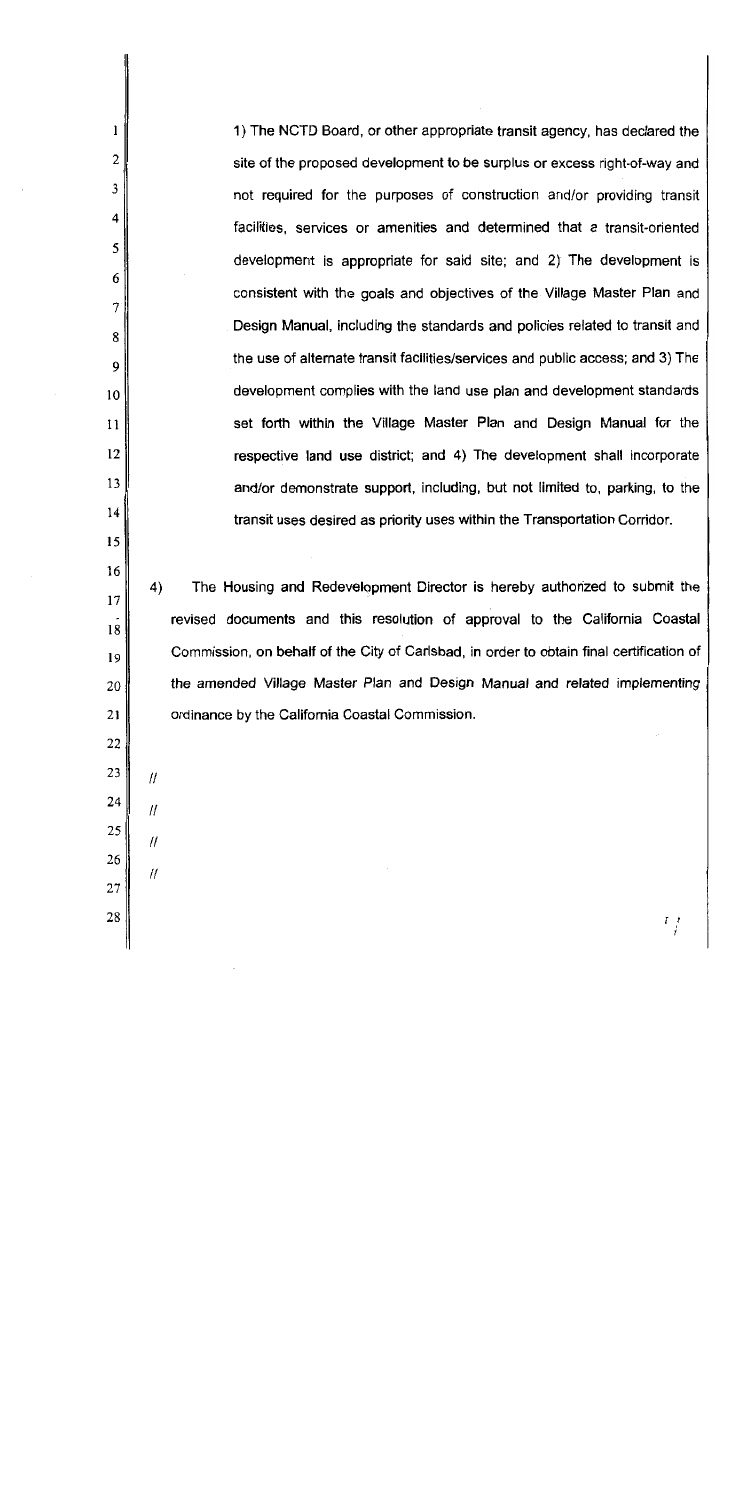| l        |                | PASSED, APPROVED AND ADOPTED at a Joint Special Meeting of the                    |
|----------|----------------|-----------------------------------------------------------------------------------|
| 2        |                | Housing and Redevelopment Commission and the City Council of the City of Carlsbad |
| 3        |                | on the 18th day of August, 2009, by the following vote, to wit:                   |
| 4        |                |                                                                                   |
| 5        | AYES:          | Lewis, Kulchin, Blackburn                                                         |
| 6<br>7   | NOES:          | None                                                                              |
| 8        | <b>ABSENT:</b> | Hall, Packard                                                                     |
| 9        |                | $\overline{M}$ or $\overline{N}$                                                  |
| 10       |                | Signature on file Signature on file                                               |
| 11       |                |                                                                                   |
| 12       |                | <b>GLAUDE A. LEWIS, CHARMAN</b>                                                   |
| 13       |                | <b>ATTEST:</b>                                                                    |
| 14       |                | $\mathcal{F}$ Signature on file                                                   |
| 15       |                | LISA HILDABRAND, SECRETARY                                                        |
| 16       |                | (SEAL)                                                                            |
| 17       |                | t,                                                                                |
| 18       |                | ANISTER ARE OF MELTING                                                            |
| 19<br>20 |                |                                                                                   |
| 21       |                | ANTITUDIUM                                                                        |
| 22       |                |                                                                                   |
| 23       |                |                                                                                   |
| 24       |                |                                                                                   |
| 25       |                |                                                                                   |
| 26       |                |                                                                                   |
| 27       |                |                                                                                   |
| 28       |                |                                                                                   |
|          |                |                                                                                   |

فالمحتملة والمتحادين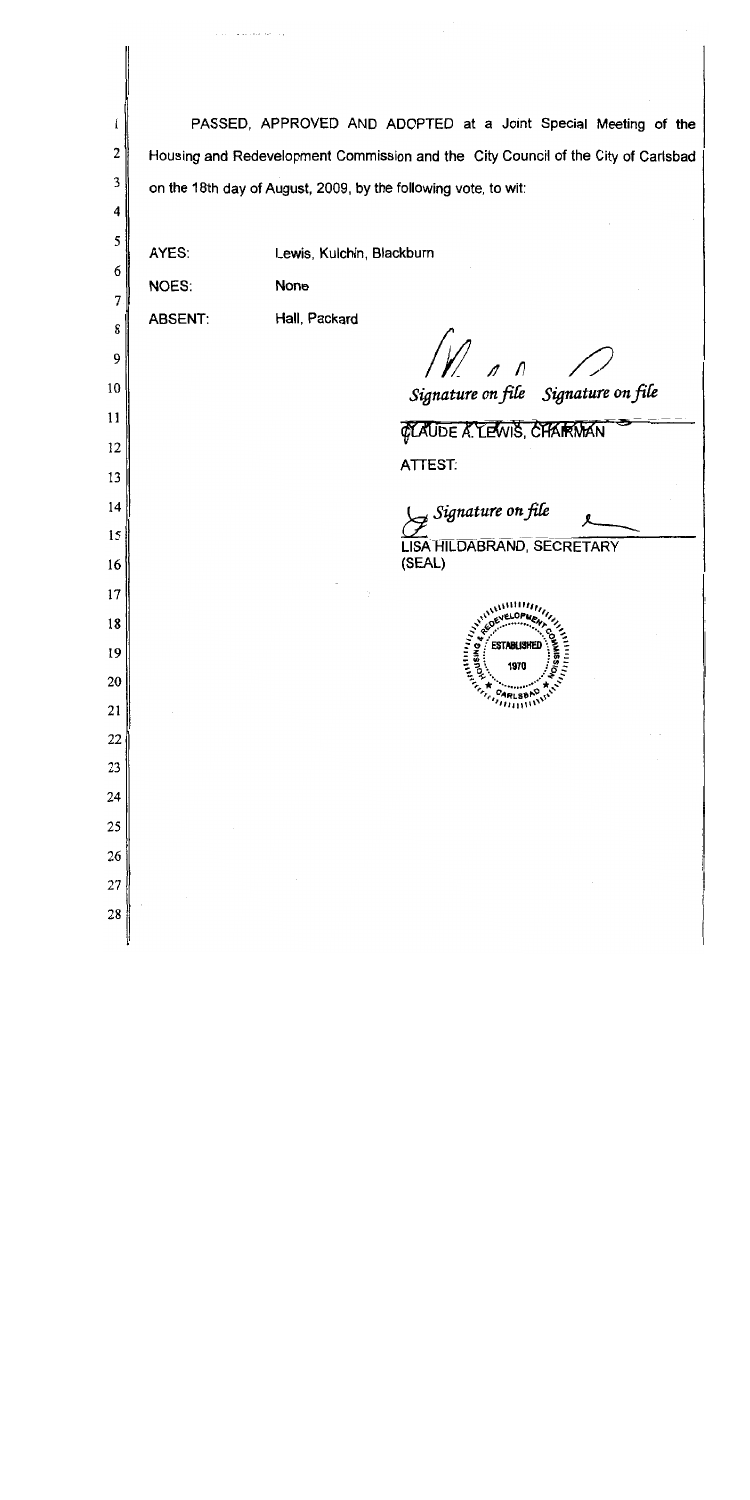| l  |                                                                                                                                                                                |  |  |  |  |  |  |  |
|----|--------------------------------------------------------------------------------------------------------------------------------------------------------------------------------|--|--|--|--|--|--|--|
| 2  | CITY COUNCIL RESOLUTION NO. 2009-226                                                                                                                                           |  |  |  |  |  |  |  |
| 3  | A RESOLUTION OF THE CITY COUNCIL OF THE CITY OF CARLSBAD,                                                                                                                      |  |  |  |  |  |  |  |
| 4  | CALIFORNIA, APPROVING A ZONE CODE AMENDMENT (CHAPTER<br>21.35) TO APPROVE AMENDMENTS TO THE VILLAGE MASTER PLAN                                                                |  |  |  |  |  |  |  |
| 5  | AND DESIGN MANUAL AND IMPLEMENTING ORDINANCE TO<br>ACCEPT THE CALIFORNIA COASTAL COMMISSION'S SUGGESTED                                                                        |  |  |  |  |  |  |  |
| 6  | <b>MODIFICATIONS FOR LOCAL COASTAL PLAN CERTIFICATION</b><br><b>PURPOSES.</b>                                                                                                  |  |  |  |  |  |  |  |
| 7  | <b>CASE NAME:</b><br>VILLAGE MASTER PLAN AND DESIGN MANUAL<br><b>AMENDMENTS</b>                                                                                                |  |  |  |  |  |  |  |
| 8  | <b>CASE NO.:</b><br>ZCA 95-10(a)/LCPA 95-10(a)/MCA95-01(a)                                                                                                                     |  |  |  |  |  |  |  |
| 9  | WHEREAS, on or about December 5, 2007, the City Council took action to submit                                                                                                  |  |  |  |  |  |  |  |
| 10 | an application for an amendment to the Local Coastal Program (LCPA 95-10a) for the<br>Village Redevelopment Segment of the Carlsbad Coastal Zone, and for all properties       |  |  |  |  |  |  |  |
| 11 | located within the Village Redevelopment Project Area, to the California Coastal<br>Commission, including review, approval and certification of the Village Master Plan and    |  |  |  |  |  |  |  |
| 12 | Design Manual approved by the Housing and Redevelopment Commission on<br>November 20, 2007; and                                                                                |  |  |  |  |  |  |  |
| 13 | WHEREAS, said verified application was reviewed by the California Coastal                                                                                                      |  |  |  |  |  |  |  |
| 14 | Commission and approved, with suggested modifications; and                                                                                                                     |  |  |  |  |  |  |  |
| 15 | WHEREAS, the California Coastal Commission has forwarded and the City of<br>Carlsbad acknowledges receipt of the Commission's resolution of certification dated July           |  |  |  |  |  |  |  |
| 16 | 23, 2009, including suggested modifications; and                                                                                                                               |  |  |  |  |  |  |  |
| 17 | WHEREAS, in accordance with Carlsbad Municipal Code, Title 21, Chapter                                                                                                         |  |  |  |  |  |  |  |
| 18 | 21.52, Section 21.52.020, the City of Carlsbad has prepared an amendment to Carlsbad<br>Municipal Code Title 21, Chapter 21.35 relating to policies, processes, procedures for |  |  |  |  |  |  |  |
| 19 | the V-R Village Redevelopment Zone (CMC 21.35) and the Village Master Plan and<br>Design Manual, which sets forth the land use classifications and development standards       |  |  |  |  |  |  |  |
| 20 | for the Village Redevelopment Zone; and                                                                                                                                        |  |  |  |  |  |  |  |
| 21 | WHEREAS, the proposed amendment is set forth in Ordinance No. CS-052, and<br>noted as Exhibit "Xa," dated July 31, 2009, and attached hereto as "Chapter 21.35 V-R             |  |  |  |  |  |  |  |
| 22 | VILLAGE REDEVELOPMENT ZONE - ZCA 95-10(A)"; and                                                                                                                                |  |  |  |  |  |  |  |
| 23 | WHEREAS, the City Council did on the 18th day of August, 2009 hold a duly                                                                                                      |  |  |  |  |  |  |  |
| 24 | noticed public hearing as prescribed by law to consider said request; and                                                                                                      |  |  |  |  |  |  |  |
| 25 | WHEREAS, at said public hearing, upon hearing and considering all testimony<br>and arguments, if any, of all persons desiring to be heard, analyzing the information           |  |  |  |  |  |  |  |
| 26 | submitted by staff, and considering any written comments received, the City Council<br>considered all factors relating to the Zone Code Amendment.                             |  |  |  |  |  |  |  |
| 27 |                                                                                                                                                                                |  |  |  |  |  |  |  |
| 28 | Н<br>11                                                                                                                                                                        |  |  |  |  |  |  |  |
|    |                                                                                                                                                                                |  |  |  |  |  |  |  |
|    |                                                                                                                                                                                |  |  |  |  |  |  |  |

 $\hat{z}$  -sizes as

ļ

 $\hat{\mathcal{L}}$ 

 $\pi$  ,  $\varphi$  ,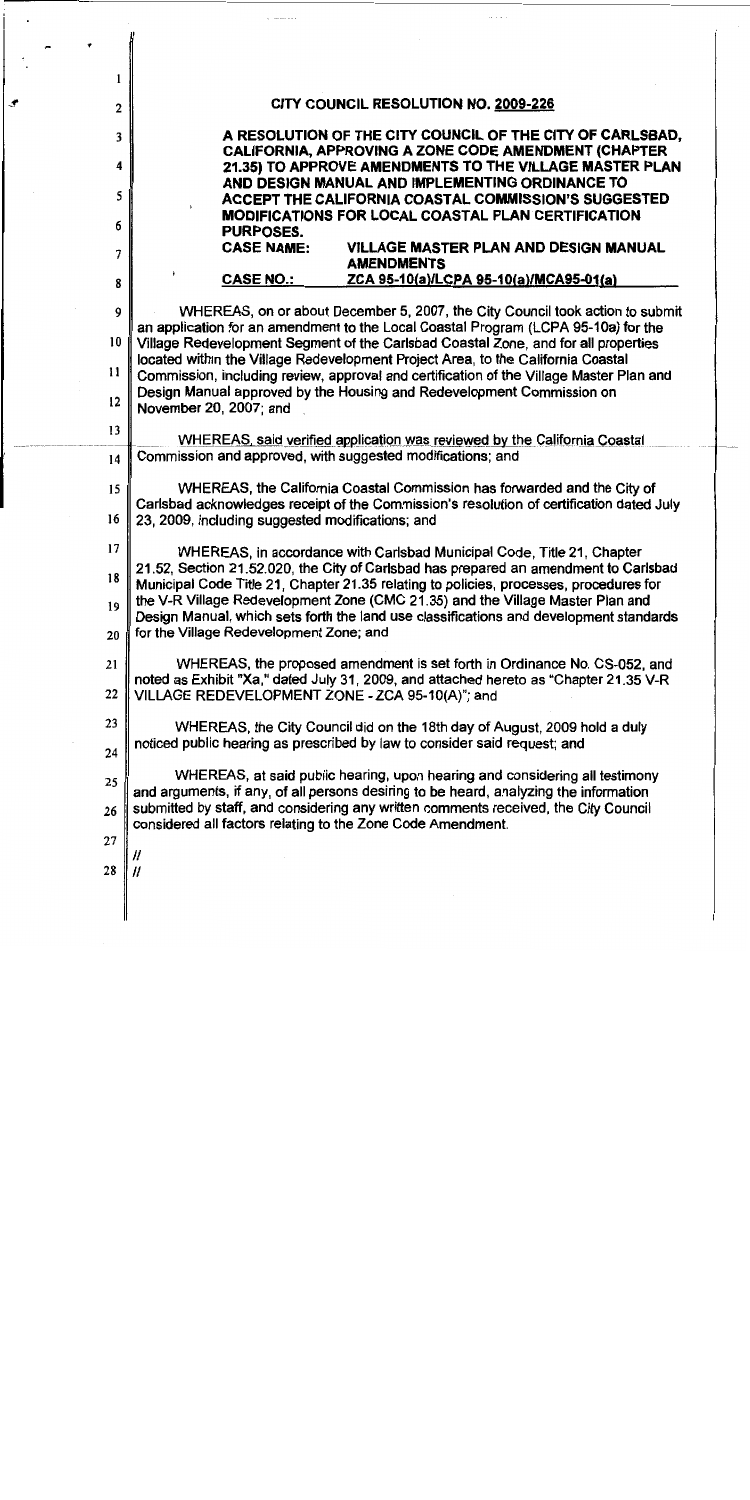| 1              | NOW, THEREFORE, BE IT HEREBY RESOLVED by the City Council                                                                                                        |
|----------------|------------------------------------------------------------------------------------------------------------------------------------------------------------------|
| $\overline{c}$ | as follows:                                                                                                                                                      |
| 3              | a) That the foregoing recitations are true and correct.                                                                                                          |
| 4              | b) That based on the evidence presented at the noted public hearing, the Council                                                                                 |
| 5              | hereby APPROVES said amendments to the Village Master Plan and Design<br>Manual as set forth by the Housing and Redevelopment Commission as                      |
| 6              | acknowledgement of receipt of the California Coastal Commission's resolution of<br>certification, dated July 23, 2009 approving the City's Local Coastal Program |
| 7              | Amendment 95-10a with suggested modifications, and hereby APPROVES<br>Ordinance No. CS-052 to incorporate said amendments into Chapter 21.35 of the              |
| 8              | Carlsbad Municipal Code.                                                                                                                                         |
| 9              | c) The City Council accepts the suggested modifications proposed by the<br>California Coastal Commission in its conditional approval of LCPA 95-10a.             |
| 10             | d) The proposed amendments will be effective for all properties within the Village                                                                               |
| 11             | Segment of the Carlsbad Coastal Zone upon final certification by the California<br>Coastal Commission.                                                           |
| 12<br>13       | 111                                                                                                                                                              |
| 14             | Ш                                                                                                                                                                |
| 15             |                                                                                                                                                                  |
| 16             | ///                                                                                                                                                              |
| 17             | 111                                                                                                                                                              |
| 18             | 111                                                                                                                                                              |
| 19             | 111                                                                                                                                                              |
| 20             | 111                                                                                                                                                              |
| 21             | ///                                                                                                                                                              |
| 22             | 111                                                                                                                                                              |
| 23             | 111                                                                                                                                                              |
| 24             | ///                                                                                                                                                              |
| 25             | ///                                                                                                                                                              |
| 26             | 111                                                                                                                                                              |
| 27             |                                                                                                                                                                  |
| 28             | CC Resolution No.<br>Page 2                                                                                                                                      |

 $\sim$ 

 $\mathcal{F}_{\mathcal{G}}$ 

 $\mathcal{A}$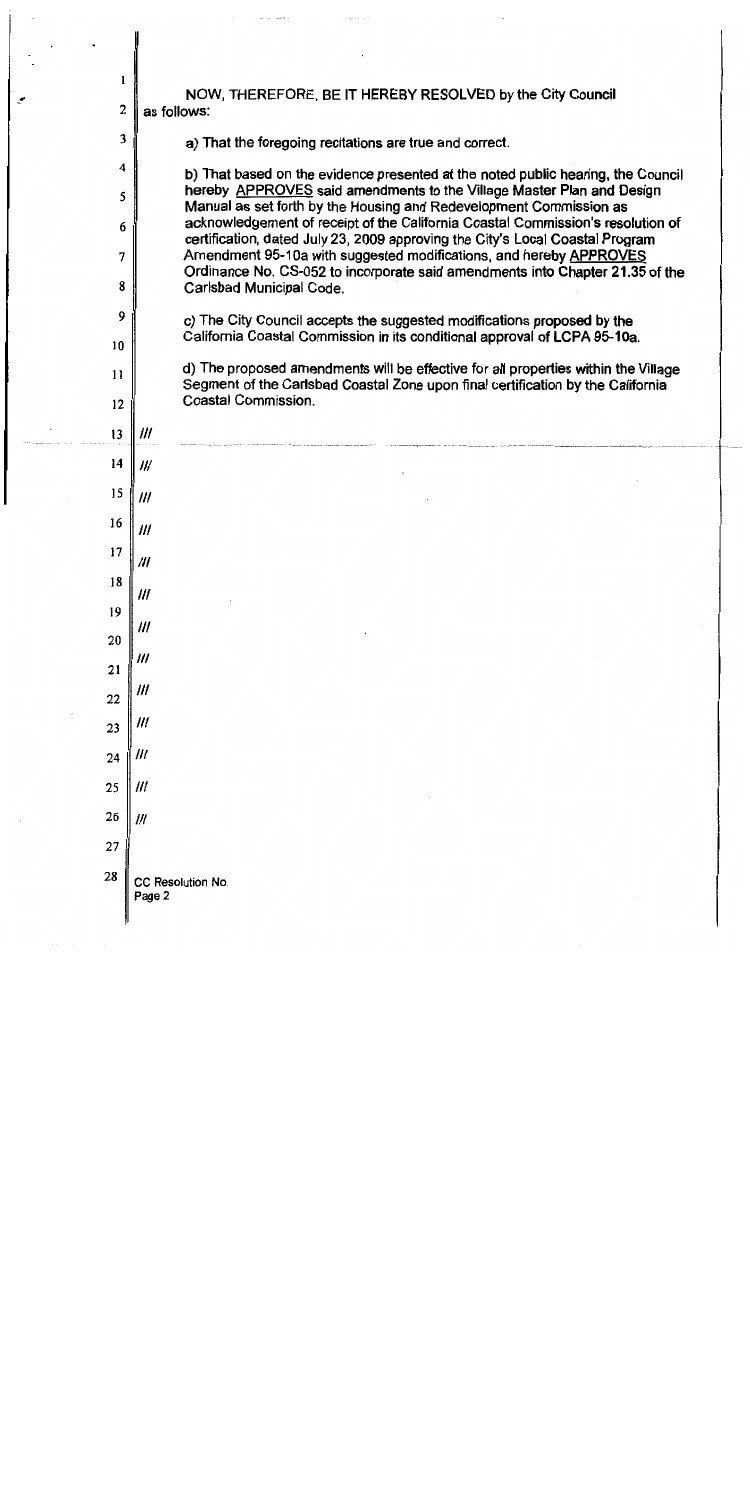| 1      |                | PASSED, APPROVED AND ADOPTED at a Joint Special Meeting of the City                                                                                                |
|--------|----------------|--------------------------------------------------------------------------------------------------------------------------------------------------------------------|
| 2      |                | Council and the Housing and Redevelopment Commission of the City of Carlsbad on                                                                                    |
| 3      |                | the 18th day of August, 2009, by the following vote, to wit:                                                                                                       |
| 4      |                |                                                                                                                                                                    |
| 5      | AYES:          | Lewis, Kulchin, Blackburn                                                                                                                                          |
| 6      | <b>NOES:</b>   | None                                                                                                                                                               |
| 7      | <b>ABSENT:</b> | Hall, Packard                                                                                                                                                      |
| 8<br>9 |                |                                                                                                                                                                    |
| 10     |                | $\begin{array}{c} \begin{array}{c} \end{array} & \begin{array}{c} \end{array} & \begin{array}{c} \end{array} & \end{array}$<br>Signature on file Signature on file |
| 11     |                |                                                                                                                                                                    |
| 12     |                | CLAUDE A. LEWIS, MAYOR                                                                                                                                             |
| 13     |                | -ATTEST∺                                                                                                                                                           |
| 14     |                |                                                                                                                                                                    |
| 15     |                | Signature on file<br>KARENR. KUNDIZ, ASSIGTANT CITY CLERK                                                                                                          |
| 16     |                | (SEAL)                                                                                                                                                             |
| 17     |                |                                                                                                                                                                    |
| 18     |                |                                                                                                                                                                    |
| 19     |                | 气                                                                                                                                                                  |
| 20     |                | <i>manni</i> n                                                                                                                                                     |
| 21     |                |                                                                                                                                                                    |
| 22     |                |                                                                                                                                                                    |
| 23     |                |                                                                                                                                                                    |
| 24     |                |                                                                                                                                                                    |
| 25     |                |                                                                                                                                                                    |
| 26     |                |                                                                                                                                                                    |
| 27     |                |                                                                                                                                                                    |
| 28     |                |                                                                                                                                                                    |

 $\hat{B}$  and the continuum for  $\hat{B}$  and  $\hat{B}$  ,  $\hat{B}$ 

. . . . . . . .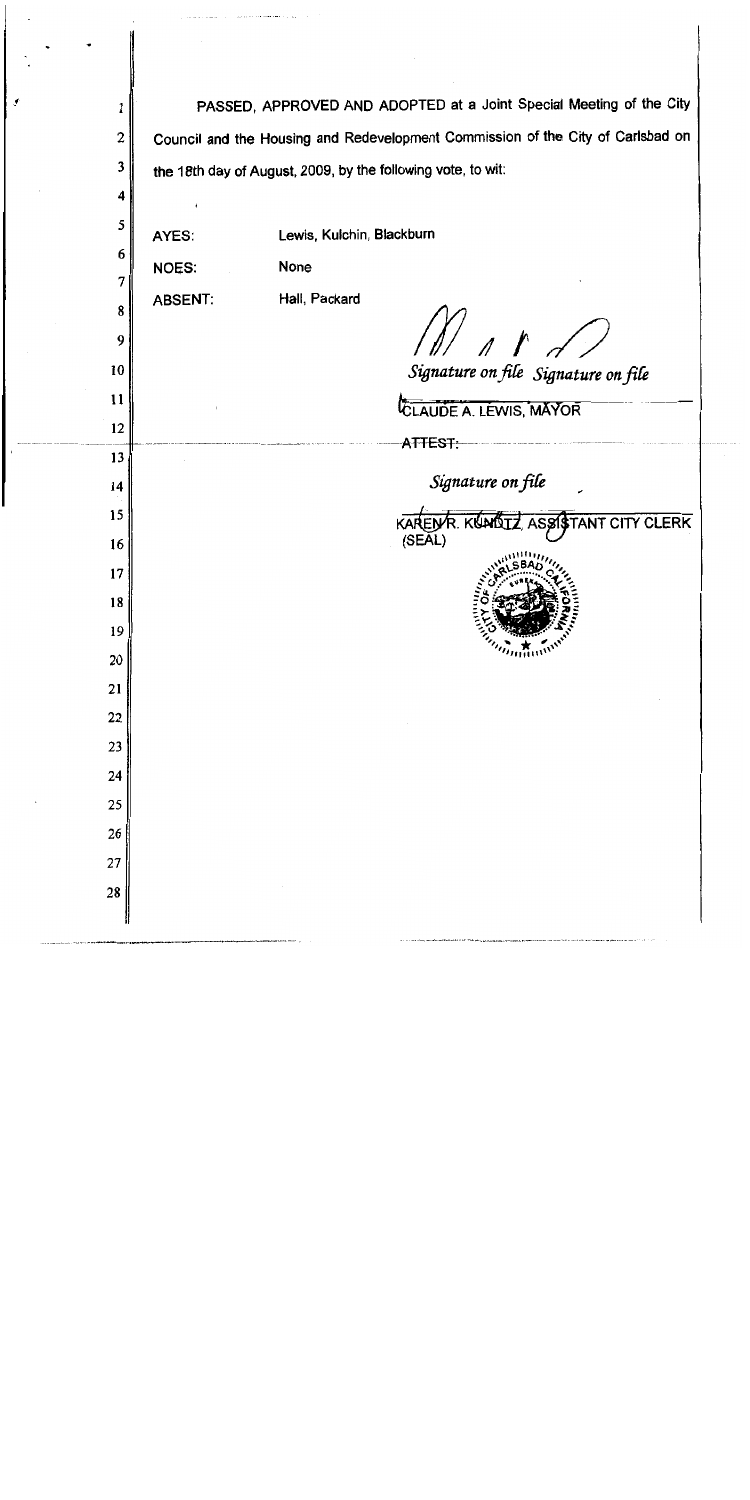## Regulations

The following signs shall be permitted<br>within the Village Redevelopment Area:

- wall Signs  $\ddot{\phantom{0}}$
- Projecting Signs .
- Fabric Awning Signs  $\bullet$
- Banner Signs .
- Neon Signs
- Marquee Signs
- Hanging Signs
- Window Signs
- Plaque Signs
- Restaurant Menu Signs .
- Address Signs  $\ddot{\phantom{0}}$
- Tenant Directory Signs
- Monument or Ground Signs (limited)
- Pole Signs (limited) (outside Coastal  $\frac{7 \text{one } \text{Only}}{2}$
- Sidewalk Signs (public Preestanding property) ï
- Freestanding Sign (private property) .

 $\rightarrow$ 

The following signs shall be prohibited within<br>the Village Redevelopment Area:

(which are designed to be mounted on the exterior of a building. Interior Illuminated boxed Display Signs  $\ddot{\phantom{0}}$ 

 $\ddot{\phantom{1}}$ 

- performing arts Changeable Letter Signs, except for marquee zq signs for cinemas theatres.  $\bullet$
- Off-Premises signage (including billboard<br>signs and signs which are not located<br>directly in front of a related businesses)  $\ddot{\phantom{0}}$
- Roof Signs (which are signs located on the top of any building that extend above the peak of the roofline).  $\bullet$

CC MODS. PAGE 5-2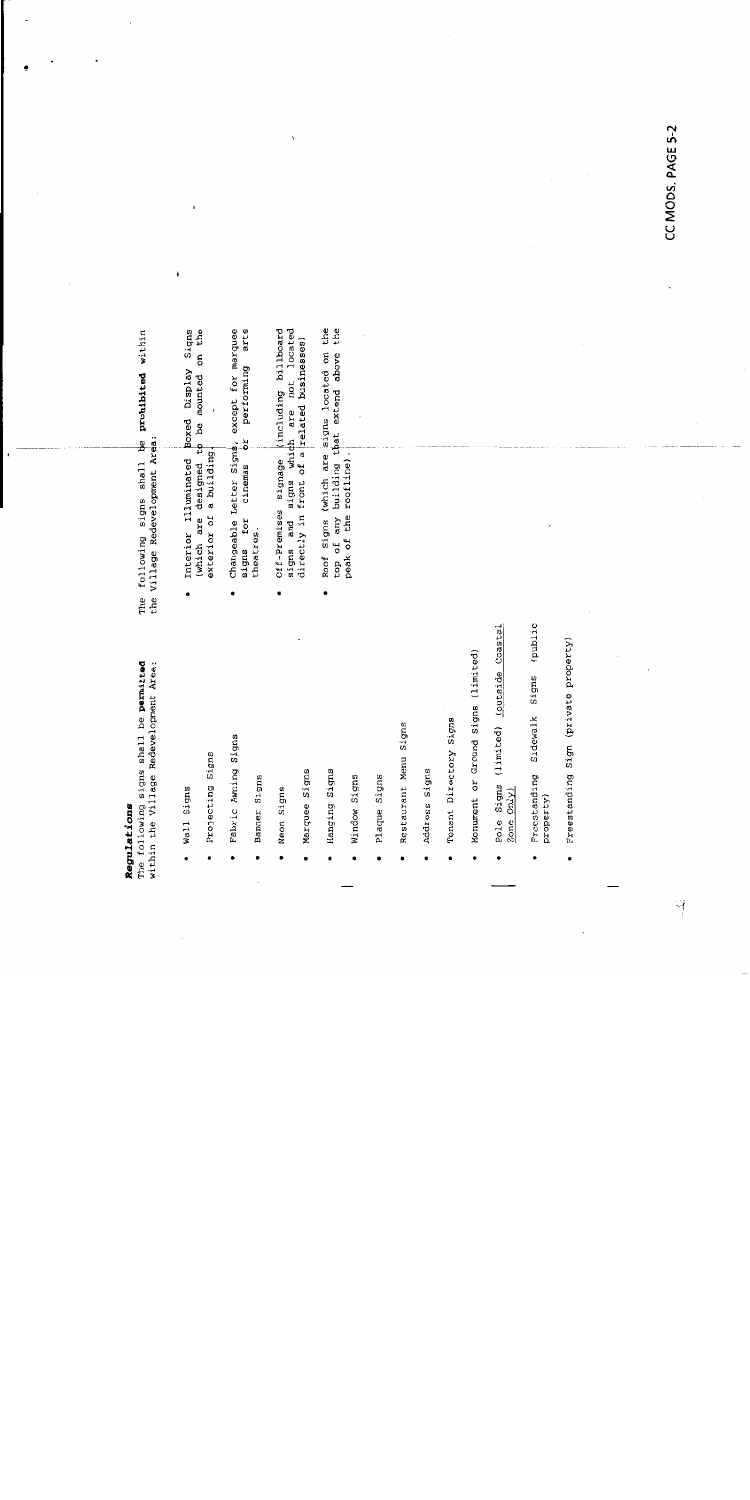CC MODS. PAGE 7-2

PERMIT TYPES

| Exempt                        | Administrative Redevelopment                                                                                                                 | Minor Redevelopment  | Major Redevelopment                     |                 |
|-------------------------------|----------------------------------------------------------------------------------------------------------------------------------------------|----------------------|-----------------------------------------|-----------------|
| 1. Interior or Exterior       | 1. New construction of                                                                                                                       | 1. New construction  | ă<br>construction<br>New<br>$\ddot{ }$  |                 |
| improvements to existing      | building(s) or addition(s)                                                                                                                   | of building(s) or    | addition(s)<br>building(s) or           |                 |
| structures which do not       | to the building footprint                                                                                                                    | addition(s) to the   | to the building footprint               |                 |
| result in the intensity of    | which have a building permit                                                                                                                 | building footprint   | building<br>d<br>have<br>which          |                 |
| a structure; and/or<br>use of | valuation which is less than                                                                                                                 | which have a         | permit valuation which is               |                 |
|                               | \$60,000; and/or                                                                                                                             | building permit      | greater than<br>equal to or             |                 |
| 2. Additions to existing      |                                                                                                                                              | valuation which is   | \$150,000.                              |                 |
| structures which result in    | 2. Interior or Exterior                                                                                                                      | equal to or greater  |                                         |                 |
| a cumulative increase of      | mprovements to existing                                                                                                                      | than                 | Non-Administrative<br>$\ddot{\text{a}}$ |                 |
| less than 10% of the          | structures which result in                                                                                                                   | \$60,000 but less    | for projects<br>Variances               |                 |
| internal floor area; and/or   | an intensity of use; and/or                                                                                                                  | than \$150,000.      | within this category.                   |                 |
| 3. Demolition of a            | 3. Provisional Land Uses,                                                                                                                    | $2.$ Non-            |                                         |                 |
| structure outside the         | where a minor or major                                                                                                                       | Administrative       |                                         |                 |
| Village Segment of the        | redevelopment permit is not                                                                                                                  | Variances for        |                                         |                 |
| Carlsbad Coastal Zone,        | required.                                                                                                                                    | projects within this |                                         |                 |
| provided that said            |                                                                                                                                              | category and those   |                                         |                 |
| demolition has no potential   |                                                                                                                                              | which would          |                                         |                 |
| to create an adverse impact   | . Changes in permitted land                                                                                                                  | otherwise be exempt  |                                         |                 |
| on coastal resources or       | uses which result in site                                                                                                                    | or be eligible for   |                                         |                 |
| public access to the coast;   | changes, increased ADT,                                                                                                                      | an administrative    |                                         |                 |
| and/or                        | ncreased parking<br>٠H                                                                                                                       | permit as indidated  |                                         |                 |
|                               | requirements, or result in                                                                                                                   | within this chart.   |                                         |                 |
| 4. Changes in permitted land  | compatibility issues,                                                                                                                        |                      |                                         |                 |
| uses which do not require     | problems; and/or                                                                                                                             |                      |                                         |                 |
| site changes, result in       |                                                                                                                                              |                      |                                         |                 |
| increased ADT, result in      | 5. Demolition of structure                                                                                                                   |                      |                                         |                 |
| increased parking             |                                                                                                                                              |                      |                                         |                 |
| requirements, or result in    |                                                                                                                                              |                      |                                         |                 |
| compatibility issues or       |                                                                                                                                              |                      |                                         |                 |
| problems; and/or              | within the Village segment<br>of the Carlsbad Coastal Zone<br>provided that said<br>demolition has no way have<br>the potential to create an |                      |                                         |                 |
|                               |                                                                                                                                              |                      |                                         |                 |
| lot<br>5. Landscaping on the  | adverse impact on coastal                                                                                                                    |                      |                                         |                 |
| unless it will result         | resources or public access                                                                                                                   |                      |                                         |                 |
| erosion or damage to          | to the coast, and does not                                                                                                                   |                      |                                         |                 |
| sensitive habitat; and/or     |                                                                                                                                              |                      |                                         |                 |
|                               | include any overnight<br>accommodations; and/or                                                                                              |                      |                                         |                 |
| 6. Repair or Maintenance      |                                                                                                                                              |                      |                                         | Formatted: Left |
| Activities; and /or           |                                                                                                                                              |                      |                                         |                 |
|                               | 6. Signs for existing<br>businesses or facilities;                                                                                           |                      |                                         |                 |
| 7. Activities of public       |                                                                                                                                              |                      |                                         |                 |
| utilities; and                | and/or                                                                                                                                       |                      |                                         |                 |
|                               |                                                                                                                                              |                      |                                         |                 |

Ió.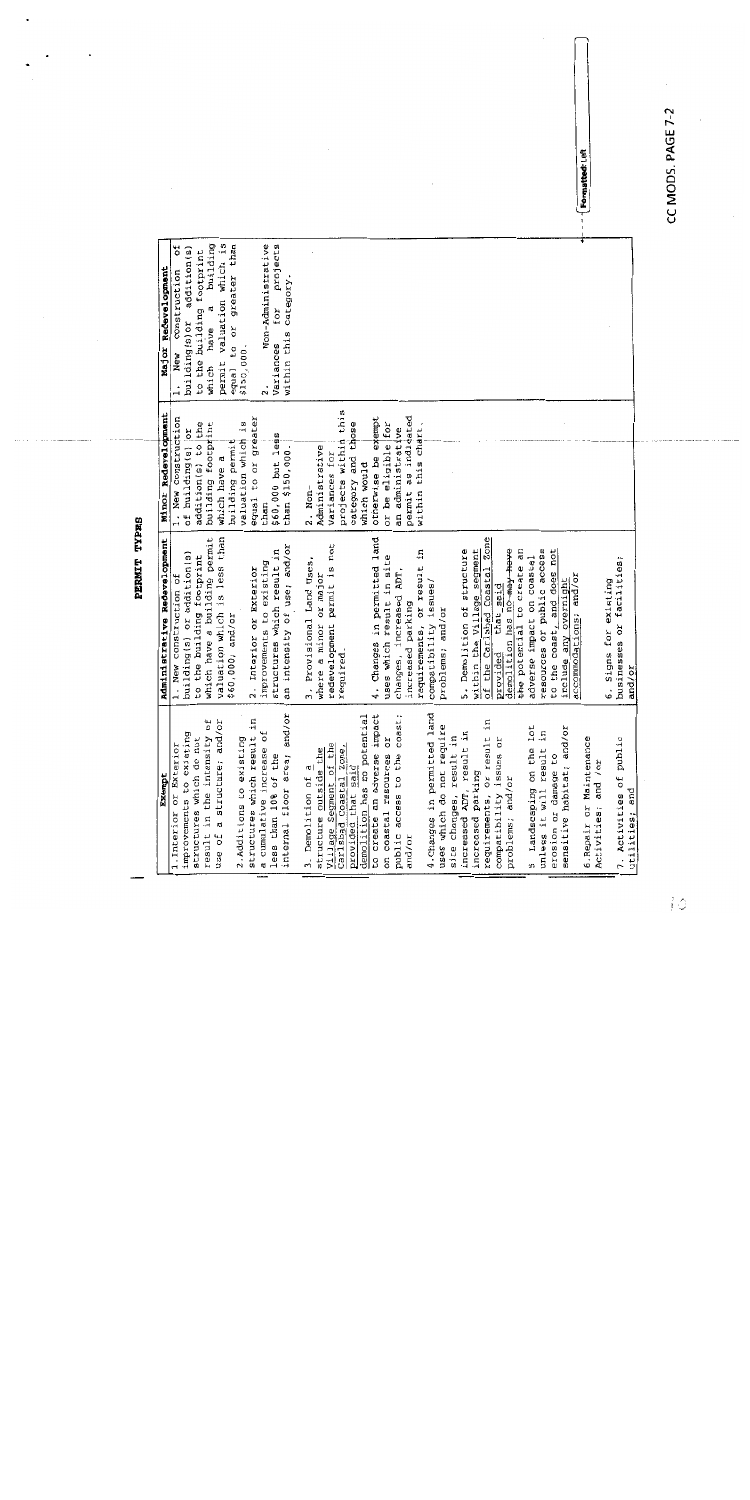| Activities which are not<br>exempt; and                                           | administrative variance.<br>8. Project reguires an |  |
|-----------------------------------------------------------------------------------|----------------------------------------------------|--|
| 8. Project does not require   7. Repair or Maintenance<br>a variance of any type. |                                                    |  |

 $\ddot{\phantom{a}}$ 

1 See Section 21.81.030 of the Carlsbad Municipal Code for exceptions to when a project is exempt from<br>permit requirements for redevelopment and/or coastal development purposes.

2 See Section 21.81.035 of the Carlsbad Municipal Code for exceptions to when a project is exempt from<br>permit requirements for redevelopment or coastal development purposes.

CC MODS. PAGE 7-2a

 $\frac{1}{2}$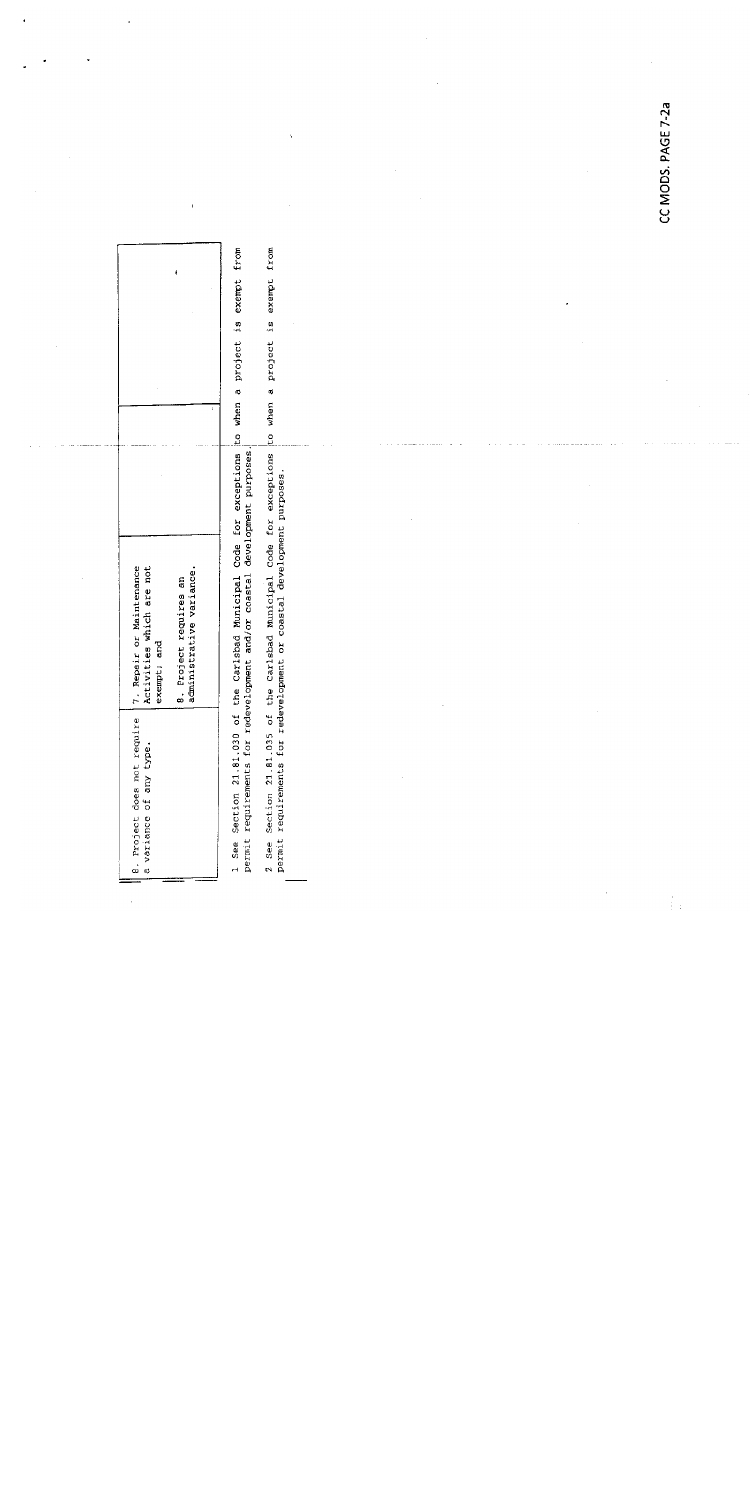# Circulation Improvements

existing and future development. However, a number of areas within the Village still need sidewalks and other street As funds become available and as private street improvements throughout the Village to improve/enhance properties are developed, the Carlsbad Redevelopment Agency will continue its efforts to provide sidewalks and appropriate within the Village Redevelopment Area is adequate to support Generally, it has been determined that the circulation system vehicular and pedestrian circulation. improvements.

# Public Improvements

much of the public improvement program within the Village has continue efforts to complete public improvements as appropriate he construction of a boardwalk and ocean scenic overlook at the end of Carlsbad Village Drive; 3) addition of street trees and pedestrian scale lighting throughout the Village; 5) pedestrian etc; 7) pursue development of additional public restrooms within been accomplished. However, the Redevelopment Agency will over the next ten (10) years. The following public improvement projects will be pursued: 1) street enhancements (including decorative crosswalks, landscaping and street farniture) to Roosevelt Street from Carlsbad Village Drive to Walnut Street; 2) hanging flower baskets at various locations in the Village; 4) connections between Madison and Roosevelt Streets; 6) enhanced public signage for such facilities as public parking lots, parks, the Village; 8) work with SDG&E and private property owners/developers to underground utilities throughout the With completion of the five (5) phases of the Streetscape Project,

## **Transportation**

persons living, working, shopping or visiting within the Village The Redevelopment Agency will continue to support projects which will enhance public transportation opportunities for Arca.

Cities north/south of Carlsbad. Eventually, the San Diego Area will provide opportunities for persons who live in or around the Village to access job sites in downtown San Diego or in other Commuter Rail System will also connect with the Commuter Rail System (Metrolink) currently operating in Orange/Los Angeles opportunities to persons living in Carlsbad, specifically the pursue transit-oriented developments which will enhance this The Commuter Rail and Bus Transfer Station within the Village public transportation The City will Village, and commuting to jobs in other areas. enhanced transportation center within the Village. this will offer County;

encourage North Clounty Transit District to improve bus As feasible and possible, the Redevelopment Agency will also transportation services both in and around the Village Area.

alternate forms of public transportation systems to be used within the boundaries of the Village and/or to selected locations outside The Redevelopment Agency will also research and pursue the Village such as the City Library, Parks, Recreation Centers, etc. These alternate forms of transportation to be pursued may include, but are not limited to: 1) a horse and carriage service; mini-trolley (motorized) system; and/or, 3) a dial-a-ride van or cab service.

City of Carlsbad Village Redevelopment Master Plan

i T

IMPLEMENTATION STRATEGY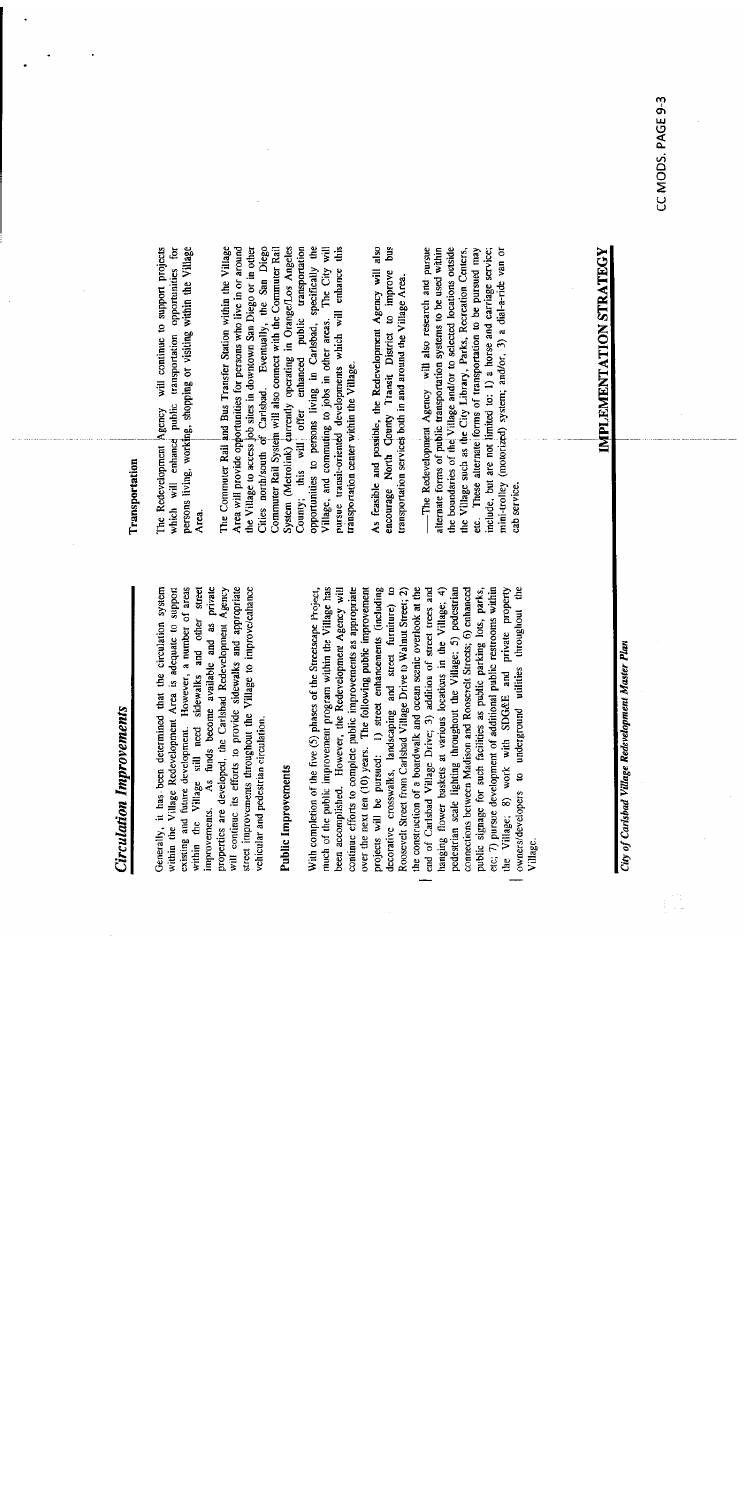bicycle racks on private property to develop this "bicycle adequate and safe bicycle lanes within the Village to enhance will pursue funding to install bike racks in the various public<br>parking lots within the Village and at various locations on the public sidewalks throughout the Village. Private developers of new projects within the Village will also be encouraged to add friendly" environment. Additionally, the Agency will work with the City's Engineering Department to ensure that there are circulation opportunities and reduce conflicts with vehicles and/or To encourage the greater use of bicycles and mopeds, the Agency pedestrians.

The City shall actively encourage convenient alternatives to automobile use throughout the Village Area by implementing the following measures:

- 1) The City shall encourage transit operators to provide lowcost transit service to beaches and visitor-serving areas, and to provide transit service within walking distance of higher density residential areas within the City.
- 2) The City shall support higher density and mixed-use development within walking distance of the transit station.
- 3) In order to minimize energy consumption and vehicle miles traveled and provide substitute means of serving development permit approvals for new development within the Coastal Zone shall require developers to provide incentives for alternate transit use such as providing employee transit passes or subsidies, development within public transportation, coastal ridesharing programs, preferred parking for carpooling and on-site shower facilities.

Numbering Style: 1, 2, 3, ... + Start at: 1 +<br>Alignment: Left + Aligned at: 0.25" + Indent<br>at: 0.5" **Formatted:** Numbered + Leve! 1 +<br>Numbering Style: 1, 2, 3, ... + Start at: 1 +<br>Alignment: Left + Aligned at: 0.25° + Indent<br>at: 0.5° Numbering Style: 1, 2, 3, ... + Start at: 1 +<br>Alignment: Left + Aligned at: 0.25° + Indent Formatted: Numbered + Level: 1 + Formatted: Indent: Left: 0.5\* Formatted at: 0.5"  $\cdot$  $\frac{1}{2}$ 

Formatted: Numbered + Level: 1 +

IMPLEMENTATION STRATEGY

CC MODS. PAGE 9-3a

Formatted

City of Carlsbad Village Redevelopment Master Plan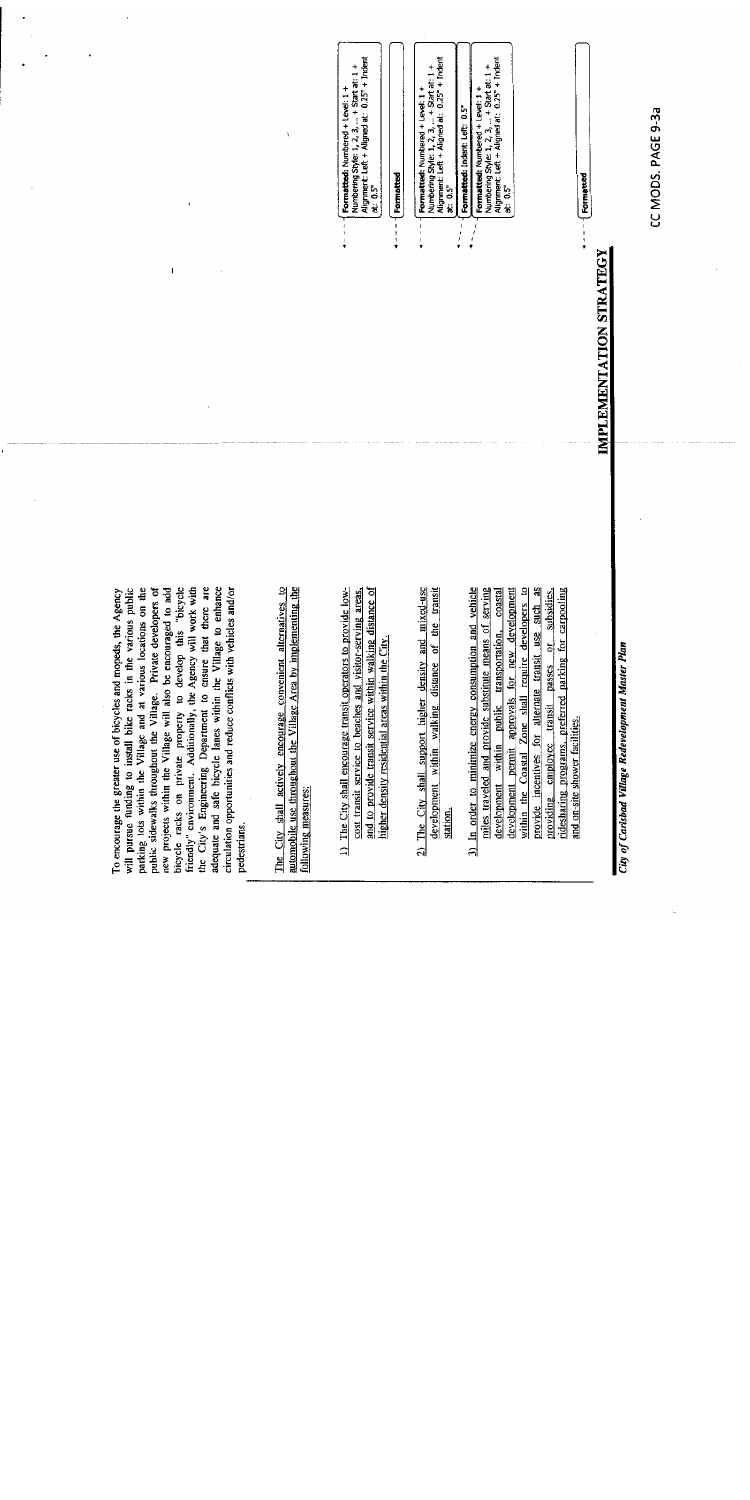## **ALLOWABLE LAND USES**

The key for permitted within a given land use district. Definitions for these<br>Categories can be found on page 2-24. Following the land use charts are "Provisional Land Use Standards" which are listed by either category or<br>specific use; these standards are provided for selected provisional land<br>uses to identify special considerations, findings and conditions which will be used to determine whether or not the identified use will be<br>permitted within the subject land use district. and according to land use district. The chart provides information on the type of land uses which are permitted, provisionally permitted or not The land uses noted below are listed in alphabetical order by category be used to

| LAND USES            |  |                          | $ -$ | $\overline{a}$ | 8 | 9 |
|----------------------|--|--------------------------|------|----------------|---|---|
| Video Sales/Rontal   |  | $\overline{\phantom{a}}$ | 9    | $\frac{1}{1}$  | × |   |
|                      |  |                          |      |                |   |   |
| <b>MISCELLANEOUS</b> |  |                          |      |                |   |   |
| Churches (or similar |  |                          |      |                |   |   |
| facilities)          |  |                          |      |                |   |   |
| Youth Pacilities     |  |                          |      |                |   |   |
| Trailer Park         |  |                          |      |                |   |   |

# Transportation Corridor

Portions of Land Use Districts 1, 4, and 6 which are located within the Village Redevelopment Area are also located within the Transportation<br>Corridor. The highlighted area on the map that follows, indicates the boundaries of the Transportation Corridor.

Village Redevelopment Area and the Transportation Corridor, the following For those properties which are located both within the boundaries of the land uses are the uses which will be permitted:

Crops; Truck Crops; Horticulture Crops; Orchards and Vineyards; Tree<br>Parms; Fallow Lands; Light-Rail and other Public Transit Transmission<br>Facilities; Light-Rail and/or public transportation Maintenance/Repair<br>Facilities; The following transit-related uses shall be permitted: Field and Seed Lots; and Railroad Tracks.

transportation facilities and improvements that provide rail and transit The primary use of the Transportation Corridor shall be for

services and support facilities (as noted above).<br>The permitted, provisional and accessory land uses allowed in Districts<br>1, 4 and 6, respectively, as set forth in the land use matrix of this

DISTRICT USES

the chart is:

|   | Permitted<br>ا | Use |         | ť |        | Use<br>Accessory |  |
|---|----------------|-----|---------|---|--------|------------------|--|
| Ď | Arovisional    |     | ge<br>D |   | ں<br>2 | Permitted        |  |
|   |                |     |         |   |        |                  |  |

## Pootnotes

(1) Office uses permitted on Roosevelt Street only.

use projects shall be devoted to commercial uses. (2) The ground floor of all approved mixed

(3) No drive+thru.

Use \*\*See Self-Improvement Services under Provisional Provisional under use land specific Use Standards Standards  $rac{0}{2}$ 

Entertainment Uses under Provisional \*\*\*See Sport Use Standards

## General Notes

£. Districts 1. 2, 5 & 9, only with a provisional use permit approved by the Housing & Redevelopis permitted seating in ROW ment Director **N** Outdoor

permitted" within a land use district noted on<br>this land use chart shall be allowed to remain ag<br>B M All existing uses which are noted as "not pursuant to the non-conforming regulations set intensification of non-conforming uses will this chapter. No expansion forth within permitted. phtertainment Uses permitted within E No Adult Entertainment Uses permitted<br>any land use district within the Village.

 $\overleftarrow{\textbf{o}}$ Village properties which are also located within the Coastal Zone, the primary<br>permitted land uses for all ground floor space which are visitor-serving Visitor-serving commercial uses are not limited to: hotels, motels, tourist information [facilities, souvenir, gift or<br>novelty shops and/or services which will aid  $i$ ă recreational those restaurants, commercial. include but E For all shall be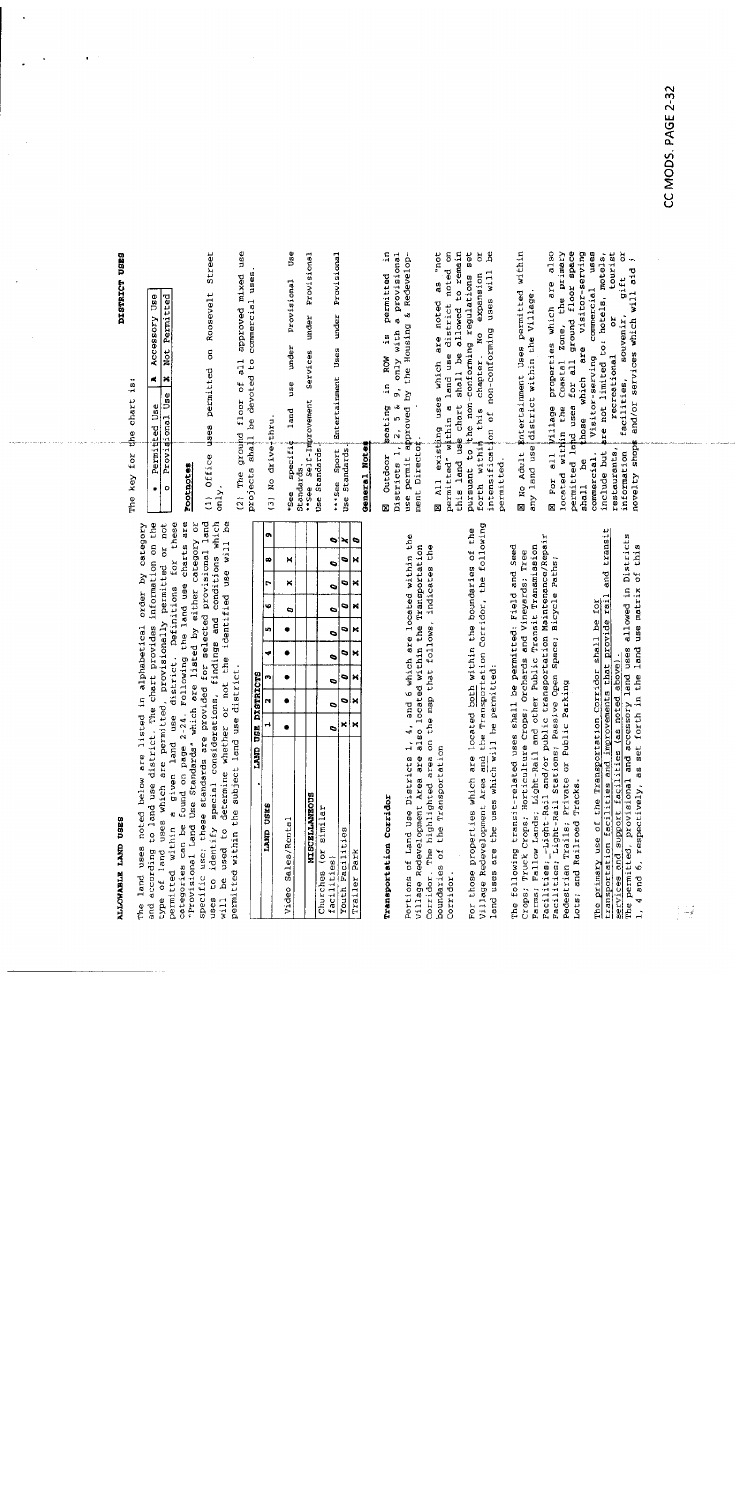including obtaining a coastal development permit. In addition, in order<br>to approve any coastal development and/or redevelopment permit related to properties located within the corresponding and adjacent portions of the Transportation Corridor and northern caribbed Village Drive. All non-<br>transit related development shall comply with all regulations and procedures se non-transit related uses/improvements within the Transportation Corridor<br>and north of Carlsbad Village Drive, the appropriate legislative body<br>within the City of Carlsbad must be able to make all of the following Village Master Plan and Design Manual will also be allowed on the findings:-

transit agency, has declared the site of the proposed development<br>to be surplus or excess right-of-way and not required for the<br>purposes of constructing and/or providing transit facilities,<br>scrvices or amenities and determ 1. The North County Transit District Board, or other appropriate

- The development is consistent with the goals and objectives of the Village Master Plan and Design Manual, including the standards and policies related to transit and the use of alternate transit facilities/services and public access.  $\overline{\mathcal{N}}$
- standards set forth within the Village Master Plan and Design Maual The development complies with the land use plan and development for the respective land use district.
- The development shall incorporate and/or demonstrate support,<br>including, but not limited to, parking, to the transit uses desired<br>as priority uses within the Transportation Corridor. ⊣∔

which are not expressly prohibited as noted herein, shall be provisional or accessory uses; these uses must be approved, or conditionally guest's visit to the area. All other land uses, the comfort/enjoyment of a tourist or regional approved, via the redevelopment permit process.

| $0.25" + Indent$<br>Numbering Style: 1, 2, 3,  + Start at: 1<br>Formatted: Numbered + Level: 1<br>Alignment: Left + Aligned at:<br>at: 0.5° | ់ចំ<br>Formatted: Indent: Left: | Alignment: Left + Aligned at: 0.25° + Indent<br>+ Start at: 1<br>Formatted: Numbered + Level: 1<br>Numbering Style: 1, 2, 3,<br>at: 0.5" | Formatted: List Paragraph, No bullets or<br>numbering | Alignment: Left + Aligned at: 0.25" + Indent<br>Numbering Style: 1, 2, 3,  + Start at: 1 +<br>Formatted: Numbered + Level: 1+<br>5"<br>0.5<br>ä | No builets or<br>Formatted: List Paragraph,<br>numbering | $0.25" +$ Indent<br>$+$ Start at: $1$<br>Formatted: Numbered + Level: 1<br>Alignment: Left + Aligned at:<br>Numbering Style: 1, 2, 3,<br>ឺ<br>0.5<br>ដូ | Formatted: List Paragraph, No bullets or<br>numbering | ្មែ<br>Formatted: Indent: Left: |
|---------------------------------------------------------------------------------------------------------------------------------------------|---------------------------------|------------------------------------------------------------------------------------------------------------------------------------------|-------------------------------------------------------|-------------------------------------------------------------------------------------------------------------------------------------------------|----------------------------------------------------------|---------------------------------------------------------------------------------------------------------------------------------------------------------|-------------------------------------------------------|---------------------------------|
|                                                                                                                                             |                                 |                                                                                                                                          |                                                       |                                                                                                                                                 |                                                          |                                                                                                                                                         |                                                       |                                 |

CC MODS. PAGE 2-32a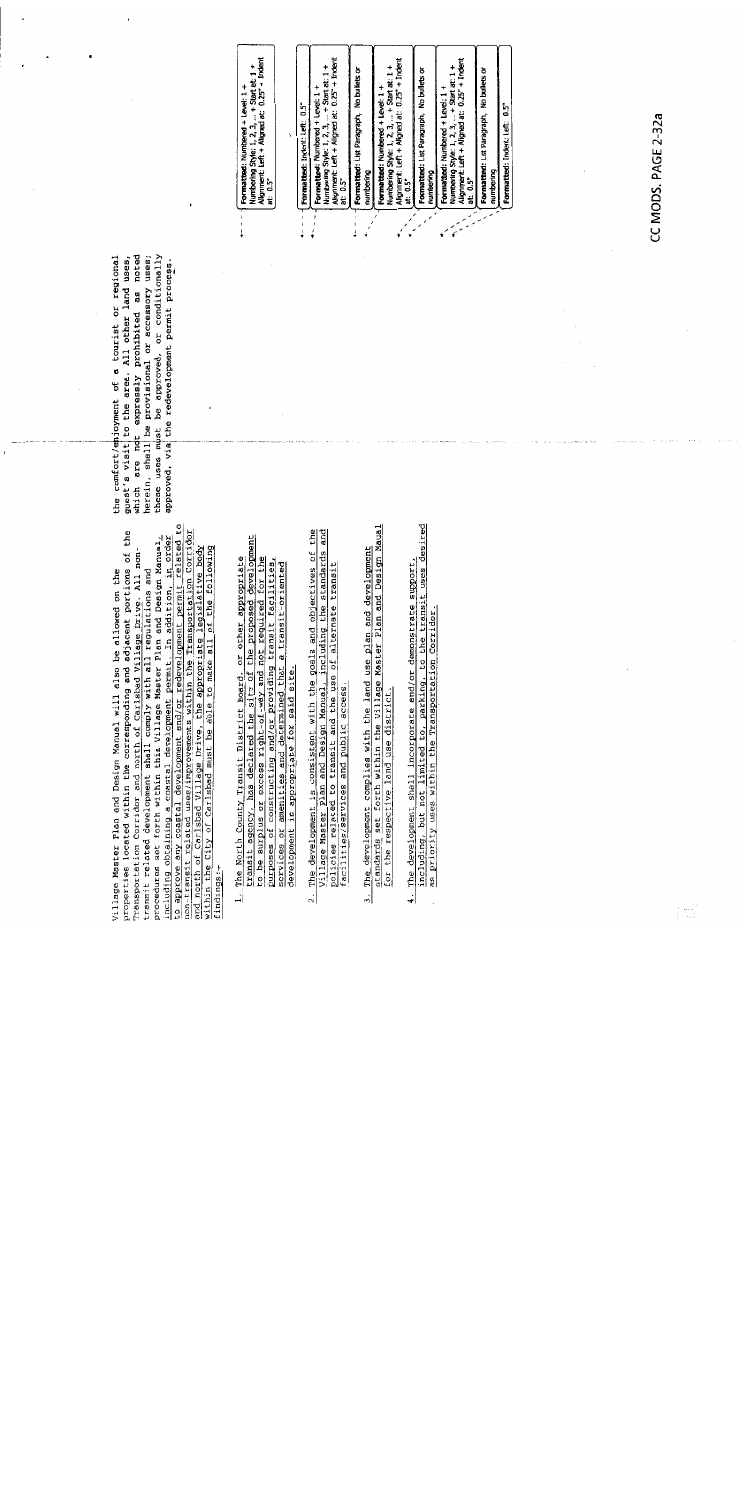| 1  |                                                                                                                 |
|----|-----------------------------------------------------------------------------------------------------------------|
| 2  | <b>ORDINANCE NO. CS-052</b>                                                                                     |
| 3  | AN ORDINANCE OF THE CITY COUNCIL, OF THE CITY OF<br>CARLSBAD, CALIFORNIA AMENDING TITLE 21 OF THE CARLSBAD      |
| 4  | MUNICIPAL CODE BY AMENDING CARLSBAD MUNICIPAL CODE                                                              |
| 5  | CHAPTER 21.35 (V-R VILLAGE REDEVELOPMENT ZONE) TO<br>ACKNOWLEDGE AND ACCEPT SUGGESTED MODIFICATIONS BY          |
| 6  | THE CALIFORNIA COASTAL COMMISSION FOR CERTIFICATION OF<br>THE AMENDED VILLAGE MASTER PLAN AND DESIGN MANUAL AND |
| 7  | <b>RELATED IMPLEMENTING ORDINANCE.</b><br><b>CASE NAME:</b><br><b>VILLAGE MASTER PLAN AND DESIGN MANUAL</b>     |
| 8  | <b>AMENDMENTS</b><br><b>CASE NO.:</b><br>ZCA 95-10(a)/LCPA 95-10(a)/MCA95-01(a)                                 |
| 9  |                                                                                                                 |
| 10 | The City Council, does ordain as follows:                                                                       |
| 11 | That Title 21, Chapter 21.35, Section 21.35.020 of the<br>Section I:                                            |
| 12 | Carlsbad Municipal Code is amended to read as follows:                                                          |
| 13 | "The Carlsbad village area redevelopment plan as adopted by Carlsbad city council Ordinance No.                 |
| 14 | 9591 on July 21, 1981, and the village master plan and design manual as adopted by Carlsbad housing             |
| 15 | and redevelopment commission Resolution No. 271 on November 21, 1995, and modified by Carlsbad                  |
| 16 | housing and redevelopment commission Resolutions No. 280 on August 13, 1996, No. 291 on December                |
| 17 | 16, 1997, and No. 379 on April 13, 2004, and modified by Carlsbad housing and redevelopment                     |
| 18 | commission Resolution No. 446 on November 20, 2007, and modified by Carlsbad housing and                        |
| 19 | redevelopment commission Resolution No. 476 on August 18, 2009 are hereby adopted by reference and              |
| 20 | incorporated into this chapter."                                                                                |
| 21 | Section II:<br>That Title 21, Chapter 21.35, Section 21.35 of the Carlsbad                                      |
| 22 | Municipal Code is amended to read as follows:                                                                   |
| 23 | (a) Exempt Projects. No redevelopment permit shall be required for an exempt project. An exempt project         |
| 24 | is one which is exempt from the requirement to obtain a coastal development permit in accordance with           |
| 25 | Section 21.81.030; and requires no redevelopment permit or other discretionary approvals, and includes          |
| 26 | but is not limited to:                                                                                          |
| 27 | (1) Interior or Exterior improvements to existing structures which do not result in the intensity of use of a   |
| 28 | structure, and/or                                                                                               |
|    |                                                                                                                 |
|    |                                                                                                                 |

 $\overline{z}$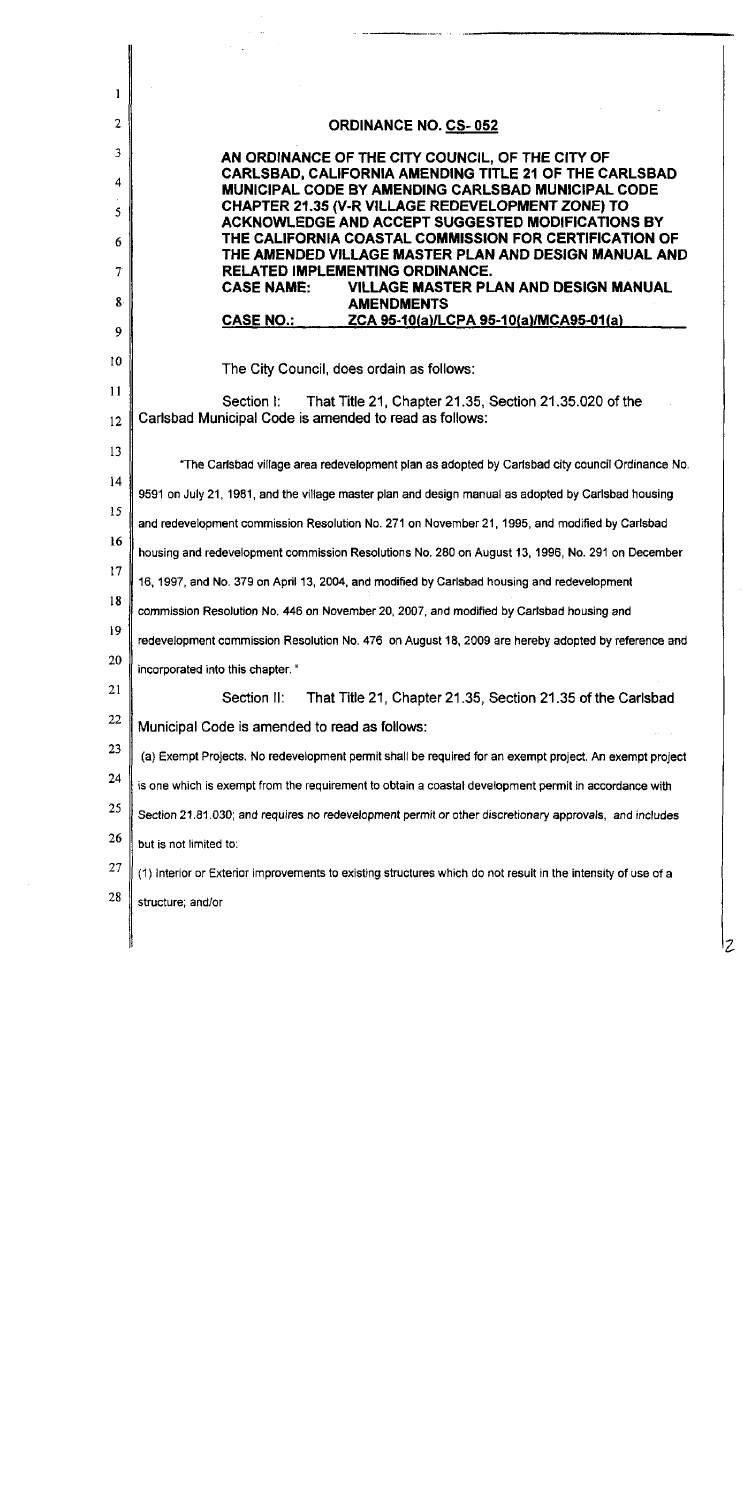| 1  | (2) Additions to existing structures which result in a cumulative increase of less than 10% of the internal    |
|----|----------------------------------------------------------------------------------------------------------------|
| 2  | floor area; and/or                                                                                             |
| 3  | (3) Changes in permitted land uses which do not require site changes, result in increased ADT, result in       |
| 4  | increased parking requirements, or result in compatibility issues or problems; and/or                          |
| 5  | (4) Landscaping on the lot unless it will result in erosion or damage to sensitive habitat; and/or,            |
| 6  | (5) Repair or maintenance activities which are exempt from a coastal development permit; and/or.               |
| 7  | (6) Activities of public utilities regulated by a government agency; and/or                                    |
| 8  | (7) A project that requires no variance of any type; and/or                                                    |
| 9  | (8) Demolition of a structure outside the Village Segment of the Carlsbad Coastal Zone, provided that said     |
| 10 | demolition has no potential to create an adverse impact on coastal resources and/or access to the coast.       |
| 11 | (b) Nonexempt Projects. There are three types of redevelopment permits required for nonexempt projects.        |
| 12 | One permit for each type of redevelopment project described as follows:                                        |
| 13 | (1) Administrative Redevelopment Project. An administrative redevelopment project is one which results in      |
| 14 | minor new construction and/or a change in a development which requires no other discretionary                  |
| 15 | approvals, except an administrative variance within the authority of either the director of planning or the    |
| 16 | housing and redevelopment director, and includes, but is not limited to:                                       |
| 17 | (A) New construction of building(s) or addition(s) to the building footprint with an estimated permit value of |
| 18 | less than sixty thousand dollars; and/or                                                                       |
| 19 | (B) Interior or exterior improvements to existing structures which result in an intensity of use; and/or       |
| 20 | (C) Provisional land uses, where a minor or major redevelopment permit is not required; and/or                 |
| 21 | (D) Changes in permitted land uses which result in site changes, increased ADT, increased parking              |
| 22 | requirements, or result in compatibility issues/problems; and/or                                               |
| 23 | (E) Signs for existing businesses or facilities; and/or                                                        |
| 24 | (F) Repair or maintenance activities which are not exempt projects; and/or                                     |
| 25 | (G) Demolition of a structure within the Village Segment of the Carlsbad Coastal Zone provided that said       |
| 26 | demolition has no potential to create an adverse impact on coastal resources and/or public access to the       |
| 27 | coast; and does not include any overnight accommodations                                                       |
| 28 | (2) Minor Redevelopment Project. A minor redevelopment project is one which does not qualify as an             |
|    | administrative redevelopment project and/or involves new construction with an estimated permit value of        |
|    |                                                                                                                |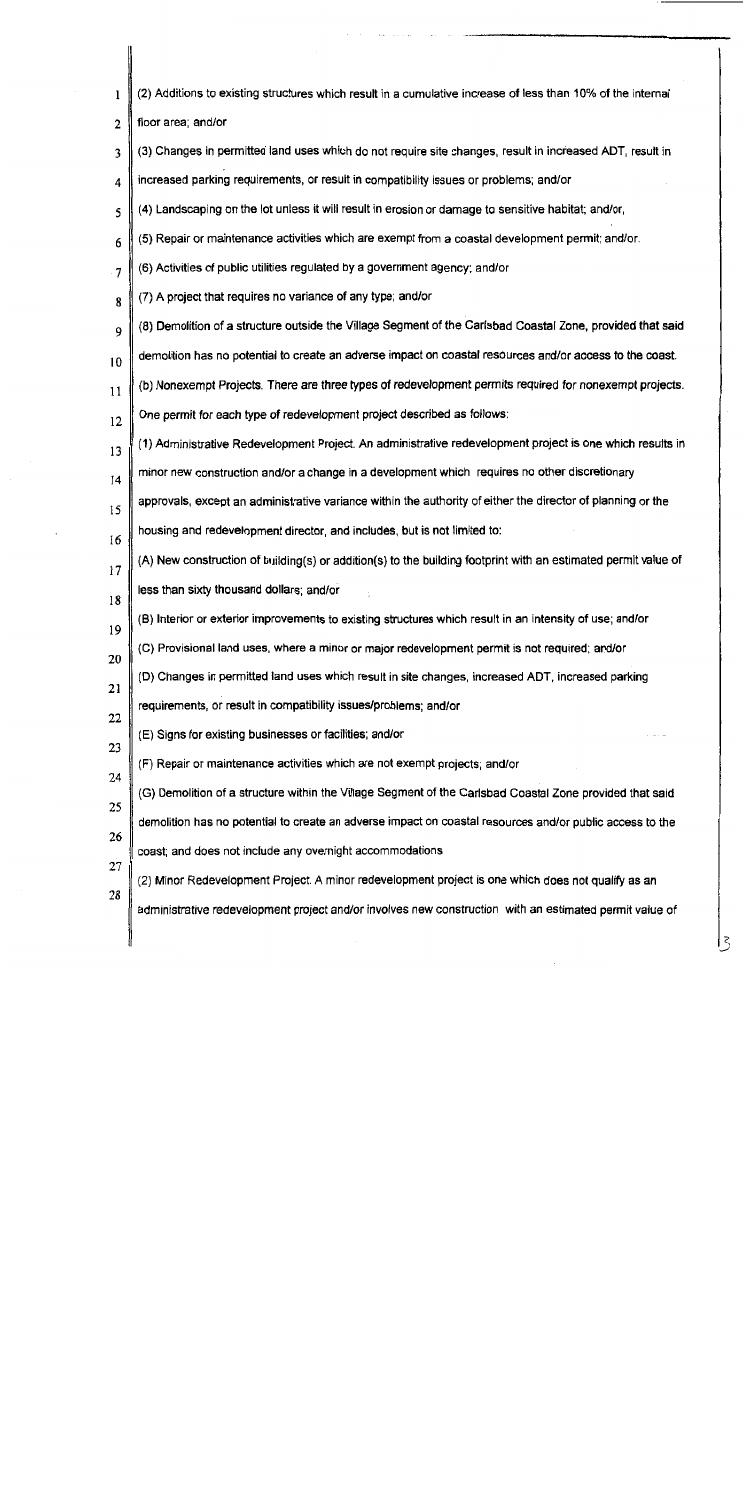| l              | sixty thousand dollars or more but less than one hundred fifty thousand dollars.                               |
|----------------|----------------------------------------------------------------------------------------------------------------|
| $\overline{2}$ | (3) Major Redevelopment Project. A major redevelopment project is one which does not qualify as an             |
| 3              | administrative or minor redevelopment project and/or involves new construction with an estimated permit        |
| 4              | value of one hundred fifty thousand dollars or more.                                                           |
| 5              | This Ordinance shall become effective thirty days after its adoption, and<br>EFFECTIVE DATE:                   |
| 6              | the City Clerk shall certify to the adoption of this ordinance and cause it to be published at least once in a |
| 7              | local newspaper of general circulation within fifteen days after its adoption.                                 |
| 8              |                                                                                                                |
| 9              | ///                                                                                                            |
| 10             | 111                                                                                                            |
| 11             | 111                                                                                                            |
| 12             | 111                                                                                                            |
| 13             | 111                                                                                                            |
| 14             | 111                                                                                                            |
| 15             | 111                                                                                                            |
| 16             | ///                                                                                                            |
| 17             | 111                                                                                                            |
| 18             | Ш                                                                                                              |
| 19             | $\eta$                                                                                                         |
| 20             | $\#$<br>$^{\prime\prime\prime}$                                                                                |
| 21             | $\mathcal{H}$                                                                                                  |
| 22             | $\mathcal{U}^{\prime}$                                                                                         |
| 23             | $\mu$                                                                                                          |
| 24             | $\mathcal{U}l$                                                                                                 |
| 25             | $\left  \mathcal{W} \right $                                                                                   |
| 26             |                                                                                                                |
| 27             |                                                                                                                |
| 28             |                                                                                                                |
|                |                                                                                                                |

 $\cdot$ 

 $\overline{\phantom{a}}$